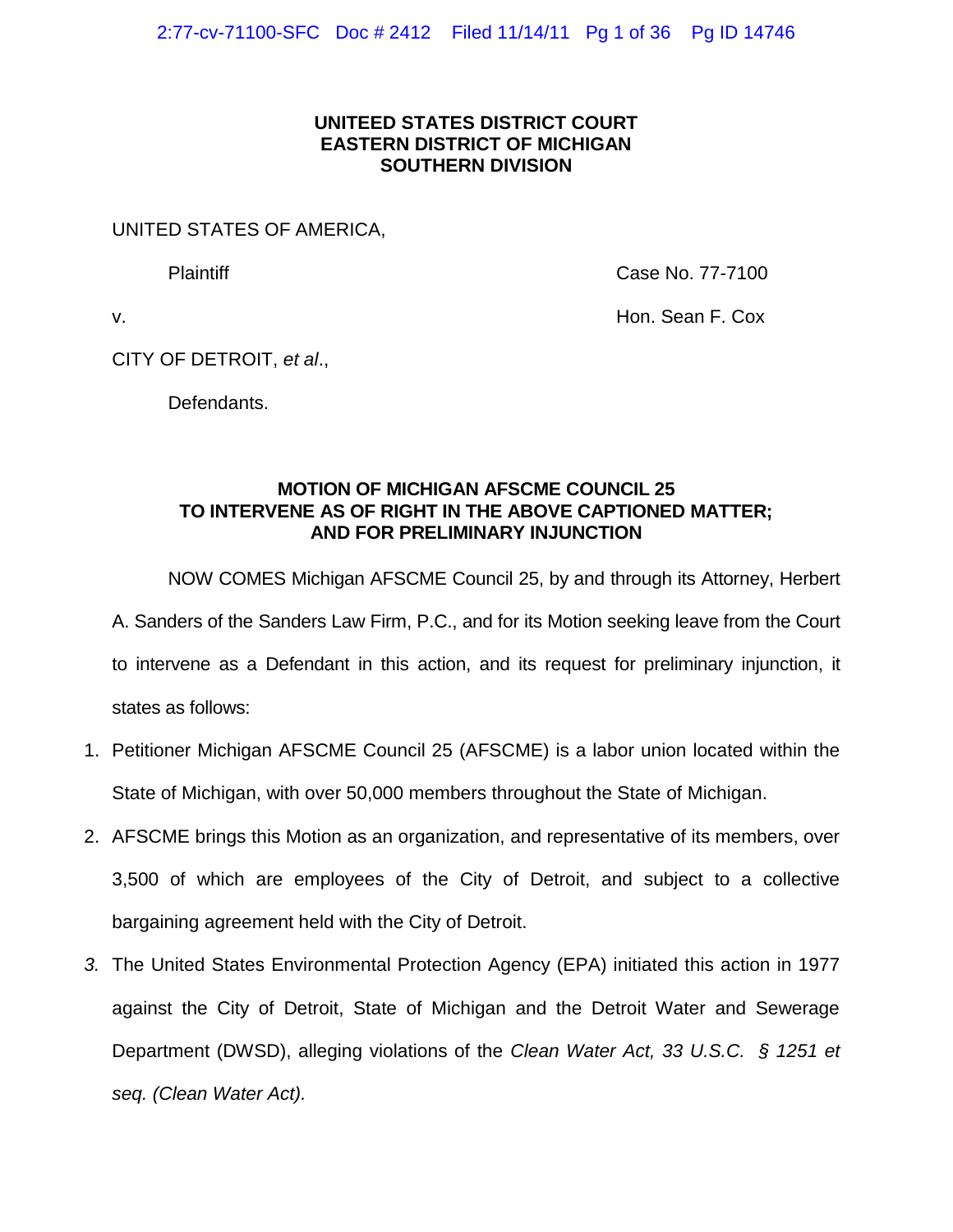- *4.* The objective of the *Clean Water Act* is to "restore and maintain the chemical, physical, and biological integrity of the Nation's waters". See *Weinberger v Romero-Barcelo, 456 U.S. 305, 314 (1982).*
- 5. By Order dated July 6, 1977, Judge Feikens joined as parties all communities whose wastewater was treated by the DWSD pursuant to either First Tier Customer contracts with the DWSD or contracts between such First Tier Customers and their constituent community customers.
- 6. On July 8, 2011 the City of Detroit and the Michigan Department of Environmental Quality (DEQ) filed a motion to dismiss the cause of action.
- 7. The Motion was denied by the Court on September 9, 2011, which maintained there was still a lack of compliance with the *Clean Water Act*. Rather, the Court issued an order which stated in part:

*To be fair, the City has been constrained in the measures it has proposed or implemented to date because the City is bound by various provisions of the City's Charter and ordinances, and by existing contracts, that prevent the City from making fundamental changes in the identified problem areas.* 

*\* \* \** 

*Accordingly, the court shall ORDER the Mayor of the City of Detroit (and/or his designee), the City Council President and President Pro Tem, and a member of the current Board of Water Commissioners (to be chosen by the Board) to meet and confer and, within 60 days of the date of this order, devise a plan to address the root causes of non-compliance discussed in this Opinion & Order. In making such recommendations to the Court, these individuals shall not be constrained by any local Charter or ordinance provisions or by the provisions of any existing contracts. See Exhibit 1.*

8. Recognizably, missing from the Court appointed Committee was any representative of

the Unions that would be affected by any recommended plan.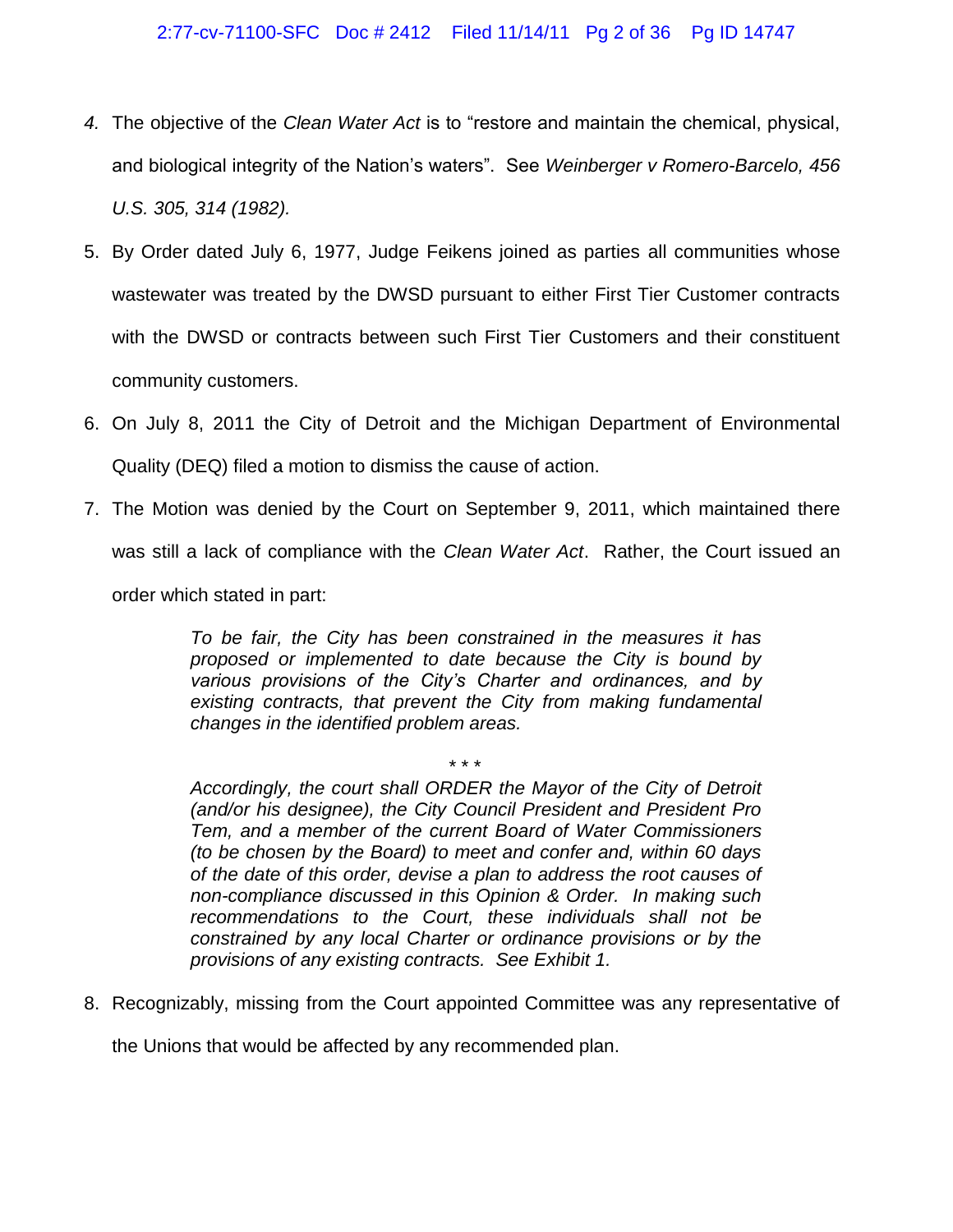#### 2:77-cv-71100-SFC Doc # 2412 Filed 11/14/11 Pg 3 of 36 Pg ID 14748

- 9. Thereafter, the above Committee delineated in the Court's Order drafted a *confidential*  report dated September 30, 2011 and entitled *Synopsis of Capital Improvement Program, Purchasing, Human Resources and Succession Planning/Organizational Structure. See Exhibit 2.*
- 10.In addition to delineating specific ways in which to achieve compliance with the *Clean Water Act*, the report recommended altering and/or amending several provisions of the collective bargaining agreement had between the City of Detroit and AFSCME.
- 11.Notably, the AFSCME Union was neither notified, nor consulted concerning the recommended alterations and amendments to its collective bargaining agreement.
- 12.Thereafter, the Committee issued a report entitled *Committee's Plan of Action* dated November 2, 2011 in which it adopted recommendations from the *Synopsis of Capital Improvement Program, Purchasing, Human Resources and Succession Planning/Organizational Structure,* and delineated 10 specific changes it believed needed to occur to the existing City of Detroit collective bargaining agreements. See Exhbit 3.
- 13.Notably, once again, the AFSCME Union was neither notified, nor consulted concerning the recommended alterations and amendments to its collective bargaining agreement.
- 14.Further, the Committee stated within its report concerning the recommended changes to the collective bargaining agreements:

*While the Committee was able to identify the above CBA and work rule challenges, it could not agree if the solution to these challenges could/should be left to negotiations or if Court ordered implementation was required. See Exhibit 3.*

15.None of the recommended changes to the AFSCME collective bargaining agreement are even remotely connected to enforcement of the *Clean Water Act*.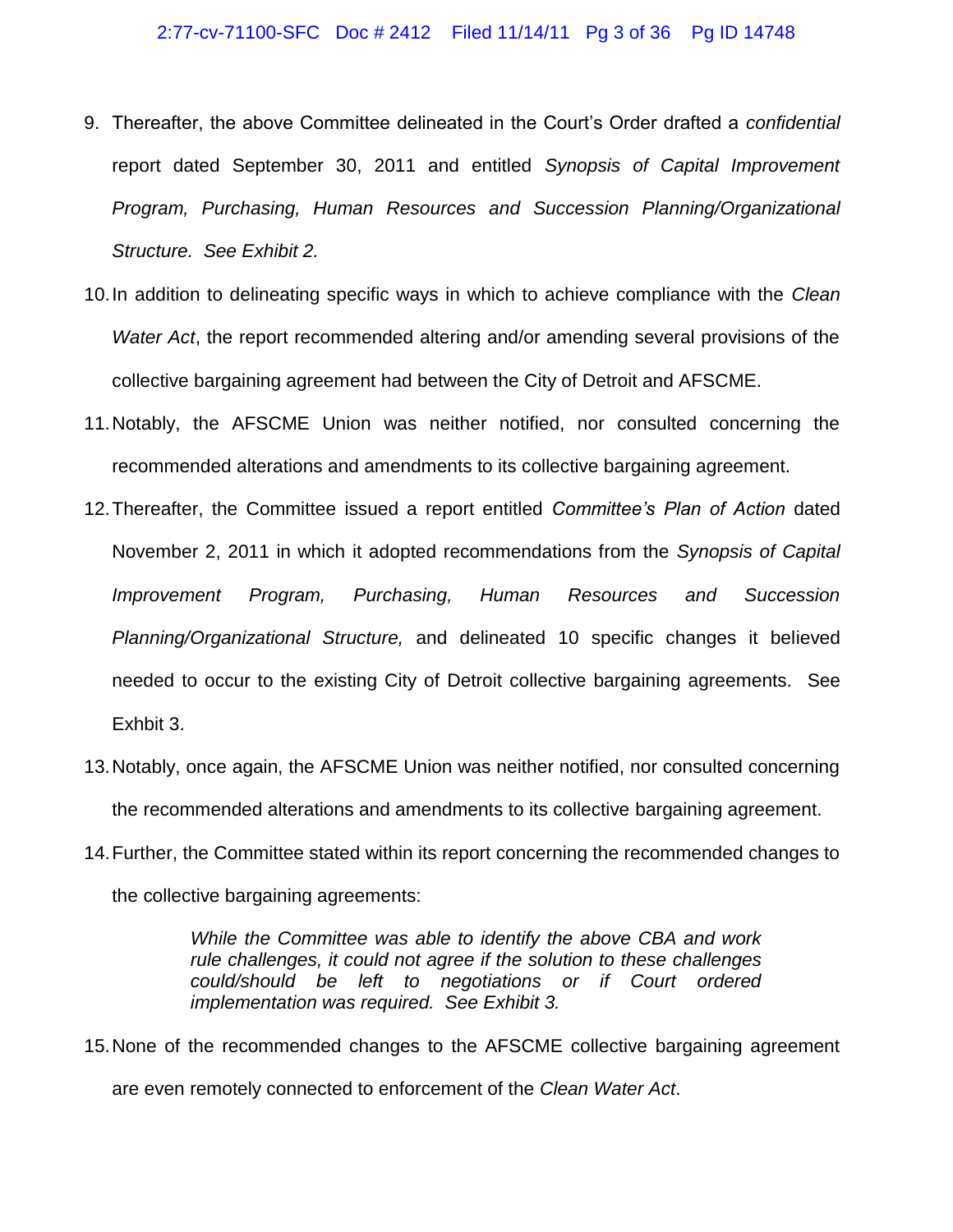### 2:77-cv-71100-SFC Doc # 2412 Filed 11/14/11 Pg 4 of 36 Pg ID 14749

- 16.Moreover, most if not all of the recommended changes to the AFSCME collective bargaining agreement were never proposed by the City of Detroit during negotiation of the last several collective bargaining agreements.
- 17.Thereafter, on November 4, 2011, this Court issued an Order implementing the *Committee's Plan of Action* altering key provisions within the AFSCME collective bargaining agreement, affecting mandatory subjects of collective bargaining including wages, hours, and working conditions. See Exhibit 4.
- 18.Pages 6 and 7 of the Court's Order restricts the rights of City employees and City unions, it does absolutely nothing to stop pollution or enforce the *Clean Water Act*.
- 19.Denying City workers who are laid off the right to bump into the AFSCME classifications at DWSD does absolutely nothing to assist in the enforcement of the *Clean Water Act*.
- 20.Contrary to what is implied in the Court's Order, AFSCME's contract has never limited the DWSD's ability to subcontract for construction projects.
- 21.The contract does require the City to notify the Union before a subcontract is issued concerning operations and maintenance, to avoid subcontracting that causes layoffs or reduction in overtime for existing workers.
- 22.The collective bargaining agreement also encourages management to maintain a full staff of regular workers capable of running the plant on a daily basis.
- 23.Daily operations and maintenance are subjected to better quality control and greater collective knowledge and skills when this work is done in-house.
- 24.AFSCME objects to paragraphs 7-12 of this Court's Order which defines how promotions, overtime, and job classifications will be handled, how long disciplinary actions will remain on members' work record, and what past practices will be protected.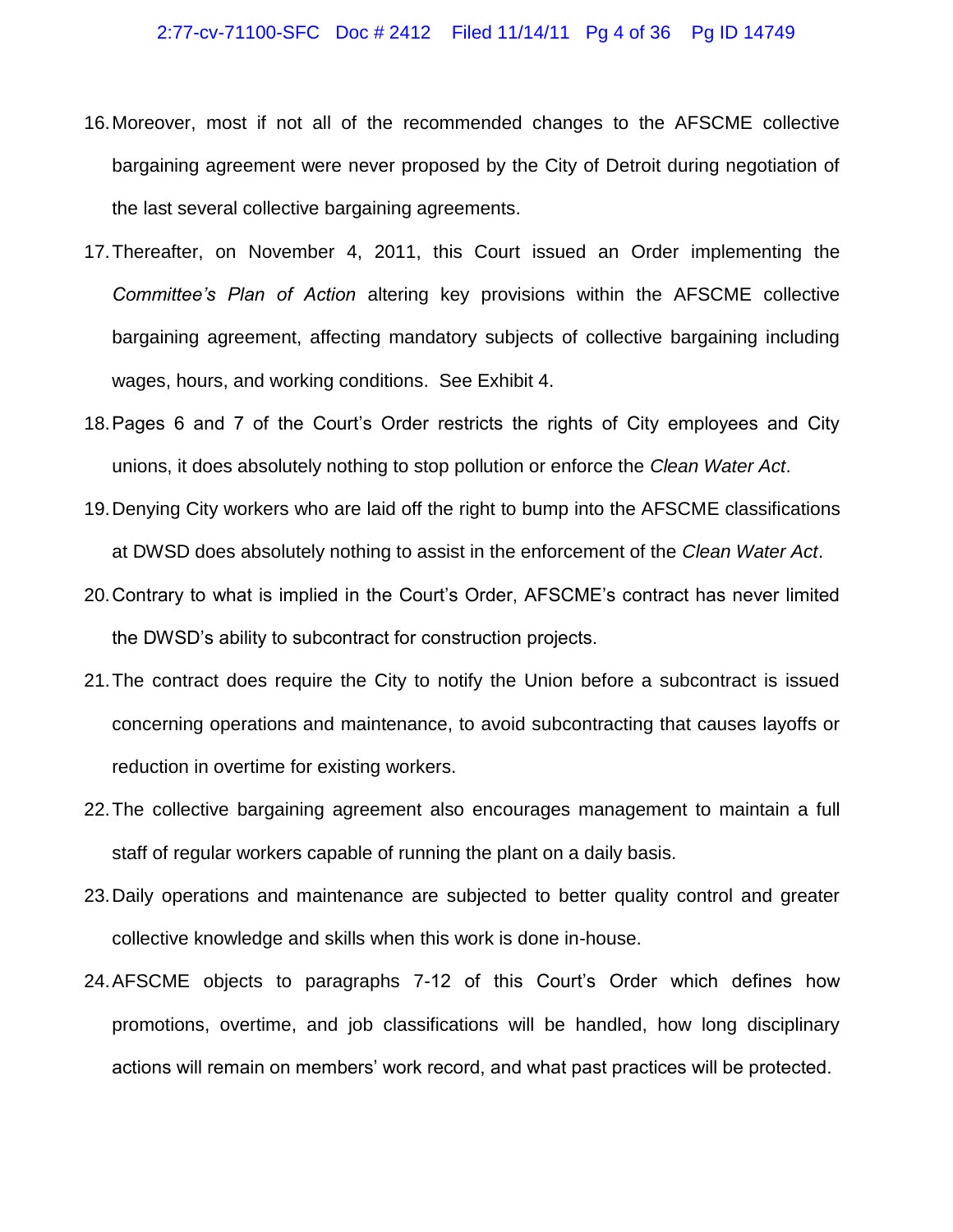#### 2:77-cv-71100-SFC Doc # 2412 Filed 11/14/11 Pg 5 of 36 Pg ID 14750

- 25.AFSCME objects to the Court's Order to disregard any past practices on operational issues when management initiates operational changes on operational issues.
- 26.AFSCME objects to paragraph eight which gives carte blanche authority to management to reorganize classifications without bargaining with the Union.
- 27.AFSCME objects to this Court's Order to the extent that it strips the Union of its right to defend its collective bargaining rights through grievances and unfair labor practice charges; or to seek relief for disputed issues through the Michigan Employment Relations Commission or the National Labor Relations Board.
- 28.AFSCME objects to paragraph 3 which excludes DWSD employees from the citywide collective bargaining agreement, and limits them to a collective bargaining agreement with DWSD only.
- 29.The master agreement provides for Special Conferences and the Supplemental Agreements have always been used to address department-specific issues, consequently there is no basis to end bargaining on a city-wide basis.
- 30.There is an actual controversy between the parties as to the constitutionality of the Court's Order implementing the *Committee's Plan of Action* under *U.S. Const., Art I, § 10.*
- *31.*The *United States Constitution* provides that *"No State shall ... pass any Bill of Attainder, ex post facto Law, or Law impairing the Obligation of Contracts, or grant any Title of Nobility." See U.S. Const., Art I, §1O.*
- 32.By the actions delineated above, the Court's Order has or will substantially impair the AFSCME collective bargaining agreement, in violation of the *United States Constitution*.
- 33.This violation of United States Constitution is actionable under *42 USC § 1983*.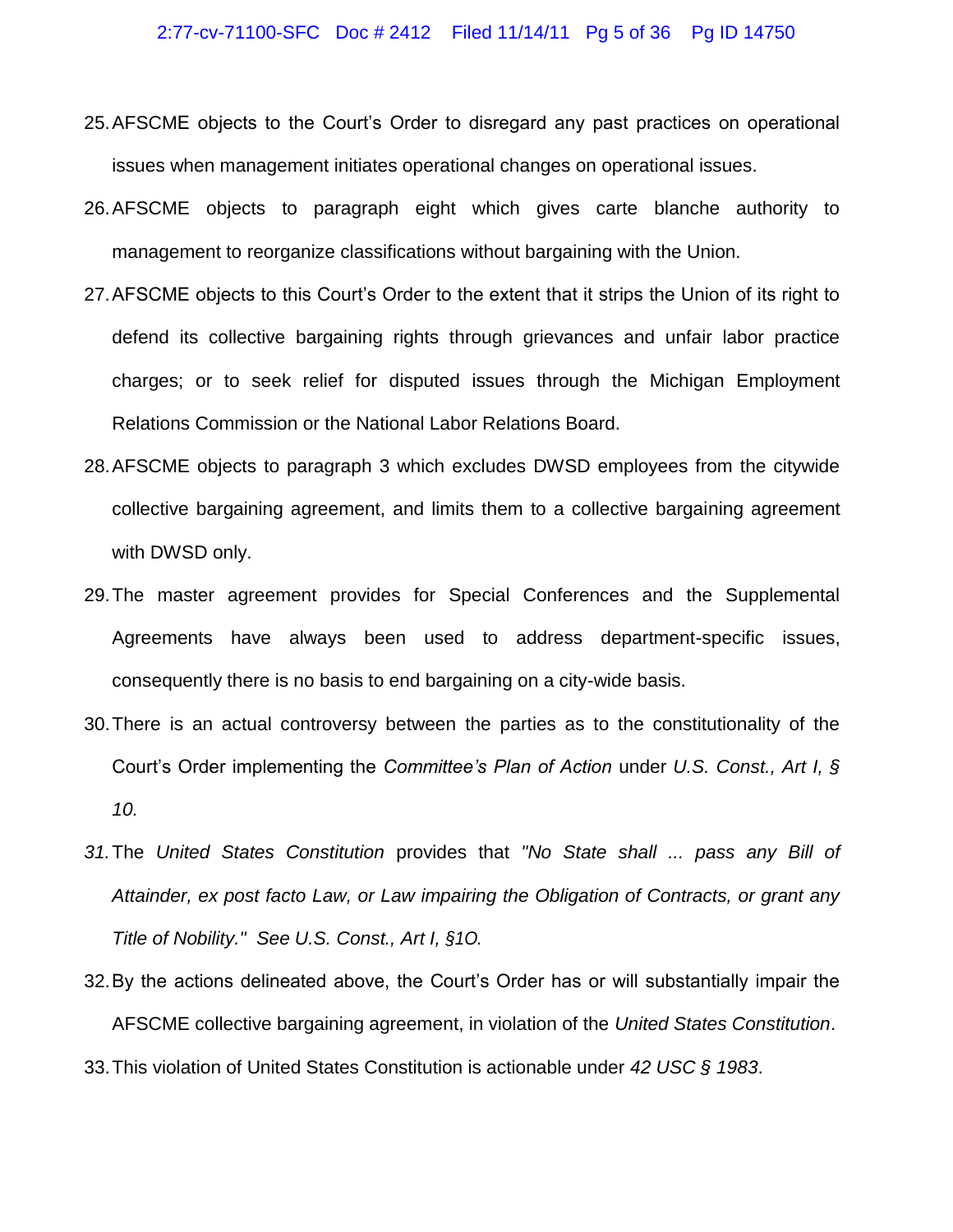#### 2:77-cv-71100-SFC Doc # 2412 Filed 11/14/11 Pg 6 of 36 Pg ID 14751

- 34.There is an actual controversy between the parties as to the constitutionality of the Court's Order implementing the *Committee's Plan of Action* under *U.S. Const., Am V*.
- 35.The *United States Constitution* prohibits the taking of private property without just compensation. *See U.S. Cons.t, Am V*.
- *36.*The Takings Clause of the *Fifth Amendment* to the United States Constitution, which applies to Michigan and the City of Detroit through the *Fourteenth Amendment*, provides that *"private property [shall not] be taken for public use without just compensation."*
- 37.The rights of the employees represented by AFSCME to receive wages, benefits and terms and conditions of employment under their collective bargaining agreement with the City of Detroit constitutes private property within the meaning of the Takings Clause.
- 38.By the actions alleged above, the City of Detroit, acting under color of law, have taken the private property of Petitioner and its members covered under the AFSCME collective bargaining agreement without just compensation, in violation of the Takings Clause.
- 39.This taking is without just compensation, and thus violates the *United States Constitution.*
- 40.There is an actual controversy between the parties as to the constitutionality of the Court's Order implementing the *Committee's Plan of Action* under *US Const, Am XlV*.
- 41.The United States Constitution provides that no state shall *"deprive any person of life, liberty, or property without due process of law." See US Const, Am XlV.*
- 42.AFSCME and its members have vested property rights in the benefits to which they are entitled pursuant to the collective bargaining agreement had with the City of Detroit.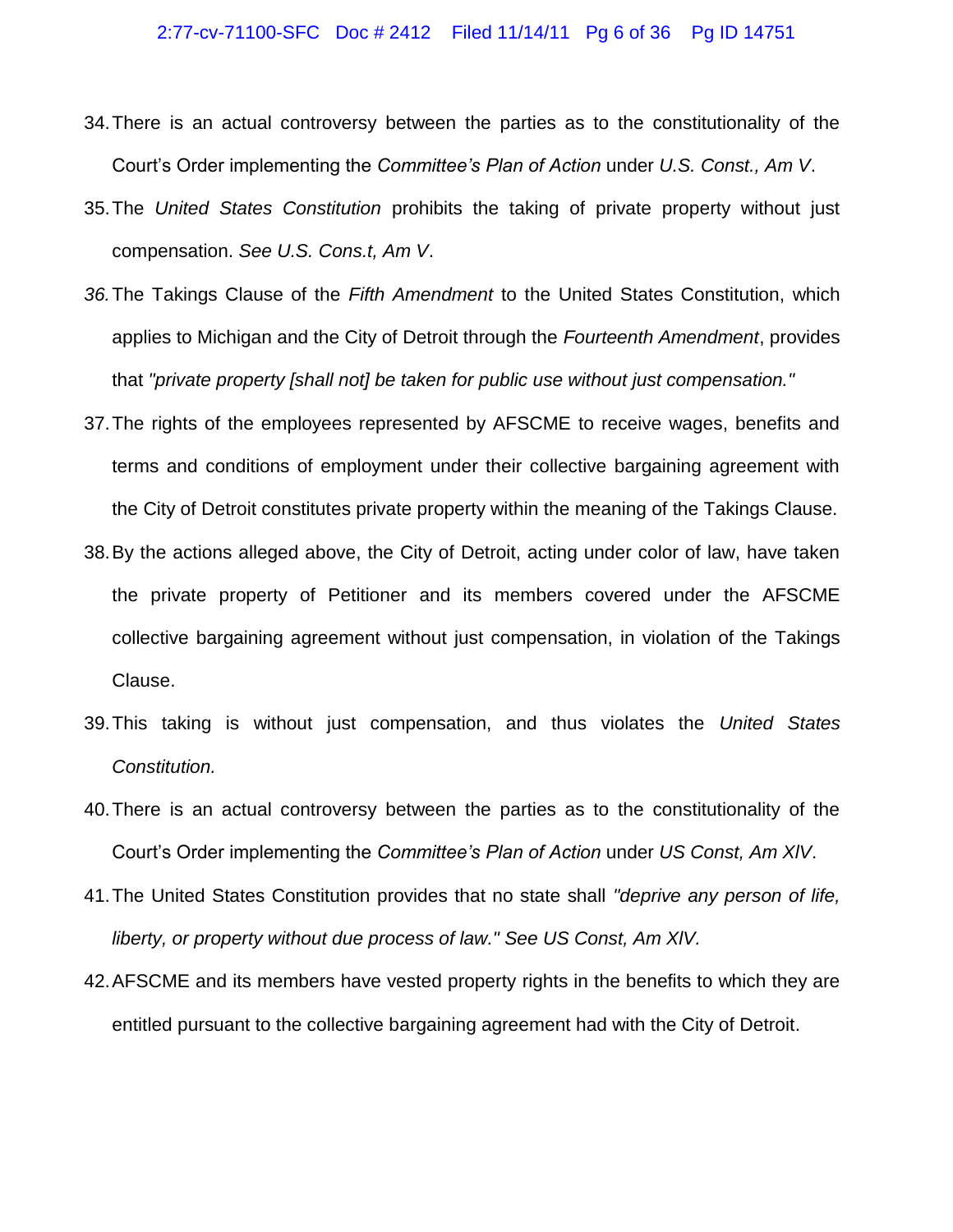- 43.The Court's Order bears no rational relationship to the stated purpose of the *Clean Water Act, nor* any permissible legislative objective.
- 44.The Court's Order to the extent it alters and/or amends the AFSCME collective bargaining agreement is arbitrary, and is not supported by any facts that were known or could reasonably be assumed.
- 45.The Court's Order improperly infringes upon the liberty and property interests of Petitioner and its members, without due process of law, in violation of the *United States Constitution*.
- 46.This violation of the United States Constitution is actionable under *42 USC § 1983*.
- 47.*Federal Rule of Civil Procedure 24. Intervention* states in part:
	- *(a) Intervention of Right. On timely motion, the court must permit anyone to intervene who:*

*\* \* \**

 *(2) claims an interest relating to the property or transaction that is the subject of the action, and is so situated that disposing of the action may as a practical matter impair or impede the movant's ability to protect its interest, unless existing parties adequately represent that interest.*

*48.*A four-part test exist for determining applications of right to intervention: (1) The applicant's motion is timely, (2) the applicant asserts interest relating to property or a transaction which is the subject of the action, (3) the applicant is so situated that without intervention disposition of action may as practical matter impair or impede the applicants ability to protect its interest, and (4) the applicant's interest is inadequately represented by other parties. See *Mich. State AFL-CIO v. Miller, 103 F.3d 1240, 1245*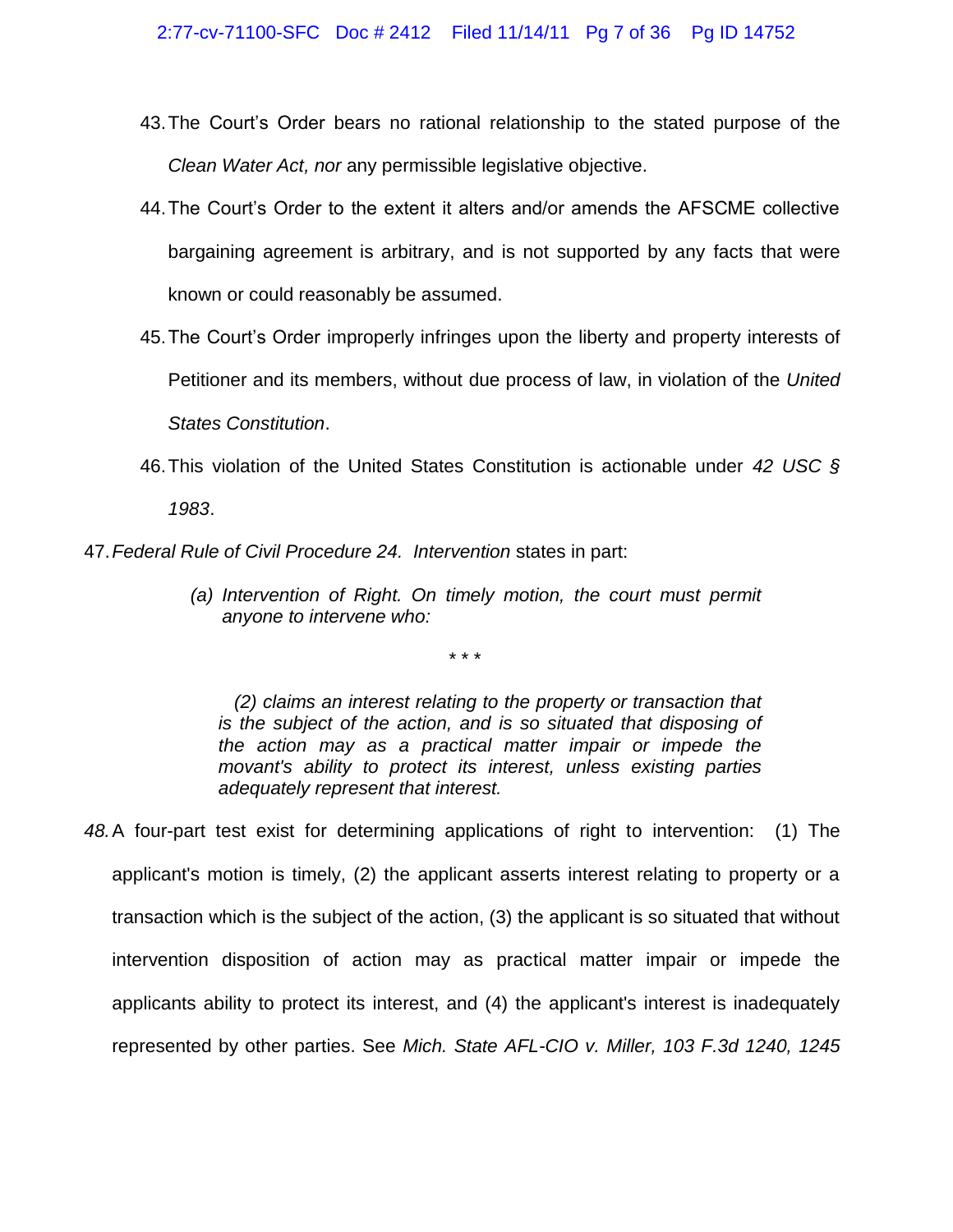#### 2:77-cv-71100-SFC Doc # 2412 Filed 11/14/11 Pg 8 of 36 Pg ID 14753

*(6th Cir. 1997); Northeast Ohio Coalition for the Homeless v. Blackwell, 467 F.3d 999 (6th Cir. 2006).*

- 49.Each of the elements for intervention by right as delineated above are met by AFSCME.
- 50.Attached to this motion is a proposed pleading setting forth the argument that Petitioner has a right to present in this action and for which intervention is sought.
- 51.Petitioner requests the court to enter an order allowing intervention as a party and to file the attached pleading.
- 52.Further Petitioner, moves pursuant to *Rule 65 of the Federal Rules of Civil Procedure* for a preliminary injunction in this cause.

#### **PRAYER FOR RELIEF**

WHEREFORE, AFSCME respectfully request that this Court issue an Order:

- *(1)* Granting its Motion for intervention in accordance with *Federal Rule of Civil Procedure 24*;
- *(2)* Declaring that the Court's Order as delineated herein has impaired the contractual rights of AFSCME in violation of the *Contract Clause of the United States Constitution;*
- *(3)* Declare that the Order as delineated herein constitutes a taking of private property without just compensation in violation of the *Takings Clause of the United States Constitution;*
- (4) Declare that the status quo be restored by ordering all actions taken by the Court and parties to this litigation to modify, amend, or terminate AFSCME's collective bargaining agreement, or to limit its recourse for violation of its collective bargaining agreement void *ab initio;*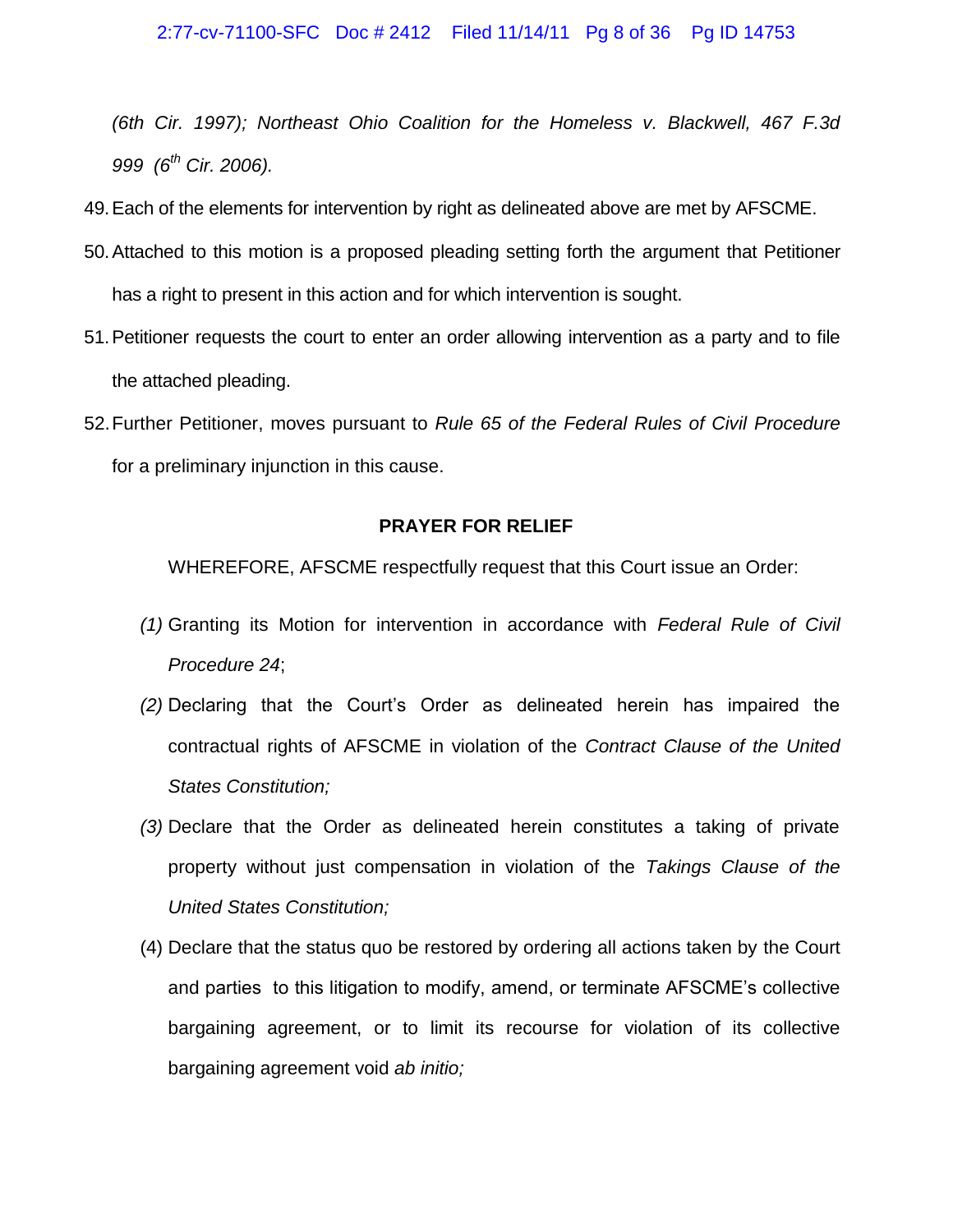#### 2:77-cv-71100-SFC Doc # 2412 Filed 11/14/11 Pg 9 of 36 Pg ID 14754

- (5) Enter a temporary restraining order, preliminary injunction and permanent injunction enjoining all parties to this litigation, and all persons and entities acting in concert with them, from taking any actions which authorizes the modification, amendment, or termination of the AFSCME collective bargaining agreement, or limits its recourse for violation of its collective bargaining agreement;
- (6) Awarding AFSCME the attorney fees, costs, and other expenses incurred in prosecuting this lawsuit, as well as such other and further relief as this Court may deem just and proper.

Respectfully submitted,

Date: November 14, 2011 /s/ Herbert A Sanders

Herbert A. Sanders (P43031) The Sanders Law Firm P.C. Attorneys for Plaintiff 615 Griswold Suite 913 Detroit, MI 48226 (313) 962-0099 [haslaw@earthlink.net](mailto:haslaw@earthlink.net)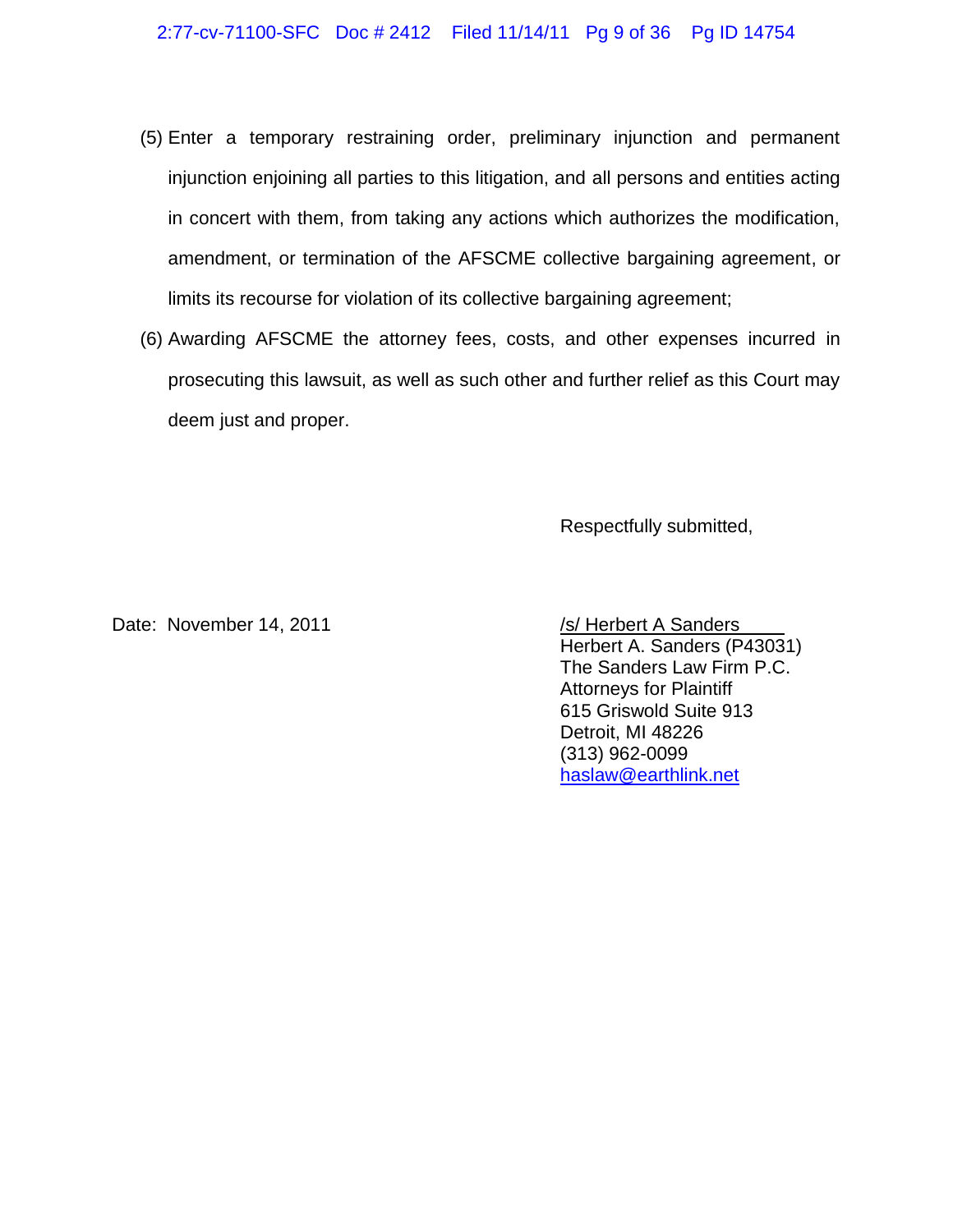### **UNITEED STATES DISTRICT COURT EASTERN DISTRICT OF MICHIGAN SOUTHERN DIVISION**

UNITED STATES OF AMERICA,

Plaintiff Case No. 77-7100

v. **Hon. Sean F. Cox** 

CITY OF DETROIT, *et al*.,

Defendants.

### **BRIEF IN SUPPORT OF MOTION OF MICHIGAN AFSCME COUNCIL 25 TO INTERVENE AS OF RIGHT IN THE ABOVE CAPTIONED MATTER; AND FOR PRELIMINARY AND PERMANENT INJUNCTION**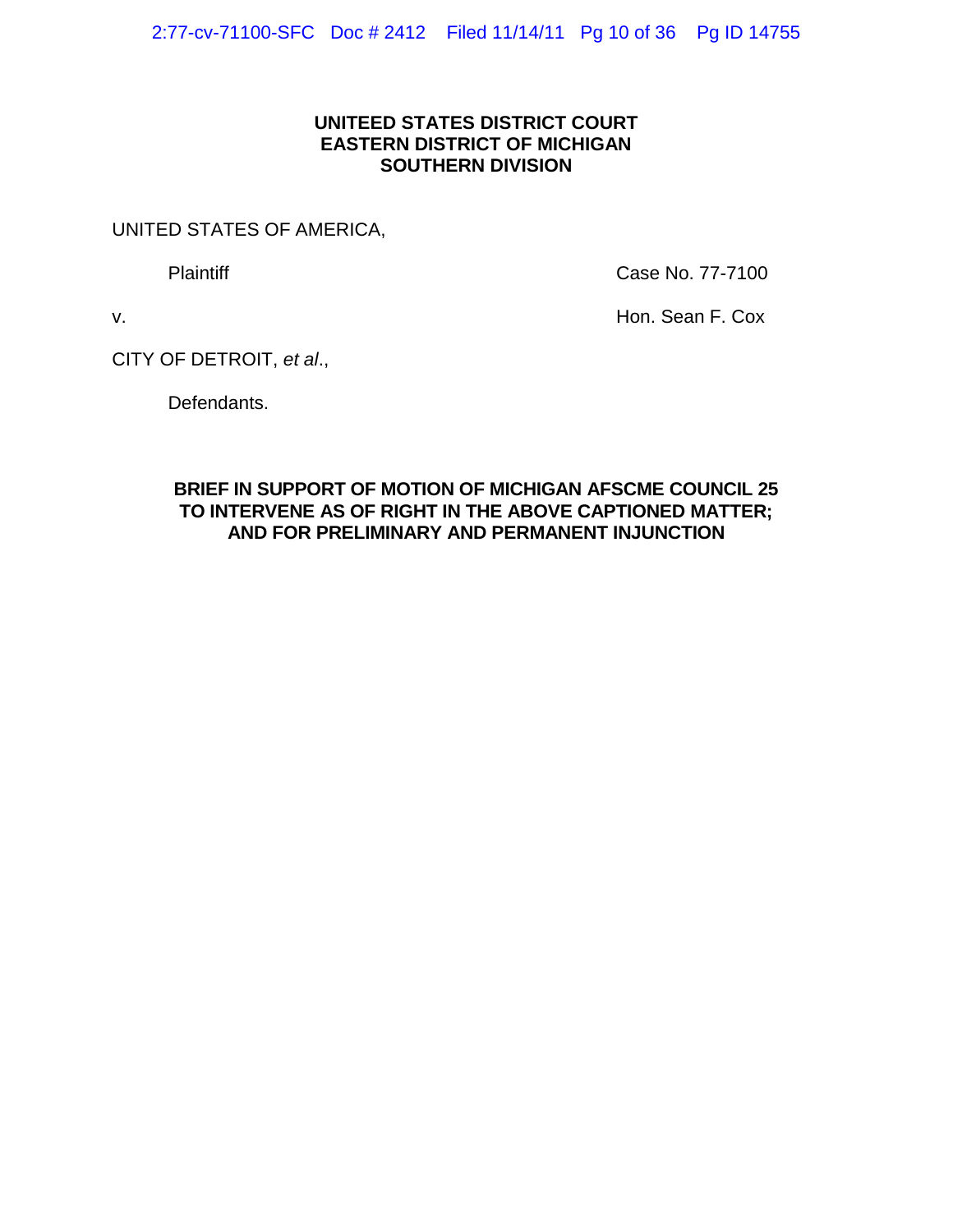# **TABLE OF CONTENTS**

| A. IN ACCORDANCE WITH FEDERAL RULE OF CIVIL PROCEDURE<br>24, PETITIONER SHOULD BE ALLOWED TO INTERVENE IN THE                                                            |
|--------------------------------------------------------------------------------------------------------------------------------------------------------------------------|
| B. THE ORDER ISSUED BY THE COURT ALTERING PROVISIONS OF<br>THE AFSCME COLLECTIVE BARGAINING AGREEMENT IS VIOLATIVE<br>OF ARTICLE I, SECTION 10 OF THE U.S. CONSTITUTION8 |
| C. THE COURT SHOULD ISSUE A PRELIMINARY INJUNCTION<br>TO RESTRAIN THE THREATENED ABROGATION OF                                                                           |
| 1. Petitioner Is Likely To Succeed On Their Claim That The<br>Threatened Contract Abrogation Violates The U.S. Constitution10                                            |
| a. The Threatened Contractual Impairment Is Substantial11                                                                                                                |
| b. The Parties To The Litigation Cannot Advance A Significant<br>And Legitimate Public Purpose Warranting The Extent Of                                                  |
| The Threatened Impairment Is Neither Reasonable Nor13<br>C.<br>Necessary                                                                                                 |
| d. Petitioner Will Suffer Irreparable Harm Absent The                                                                                                                    |
| e. The Balance Of Harms and The Public Interest Favor The                                                                                                                |
| D. ADDITIONALLY, THE COURT ORDER IN QUESTION VIOLATES<br>THE TAKINGS CLAUSE OF THE FIFTH AMENDMENT TO THE                                                                |
| E. MOREOVER, THE COURT ORDER IN QUESTION VIOLATES THE                                                                                                                    |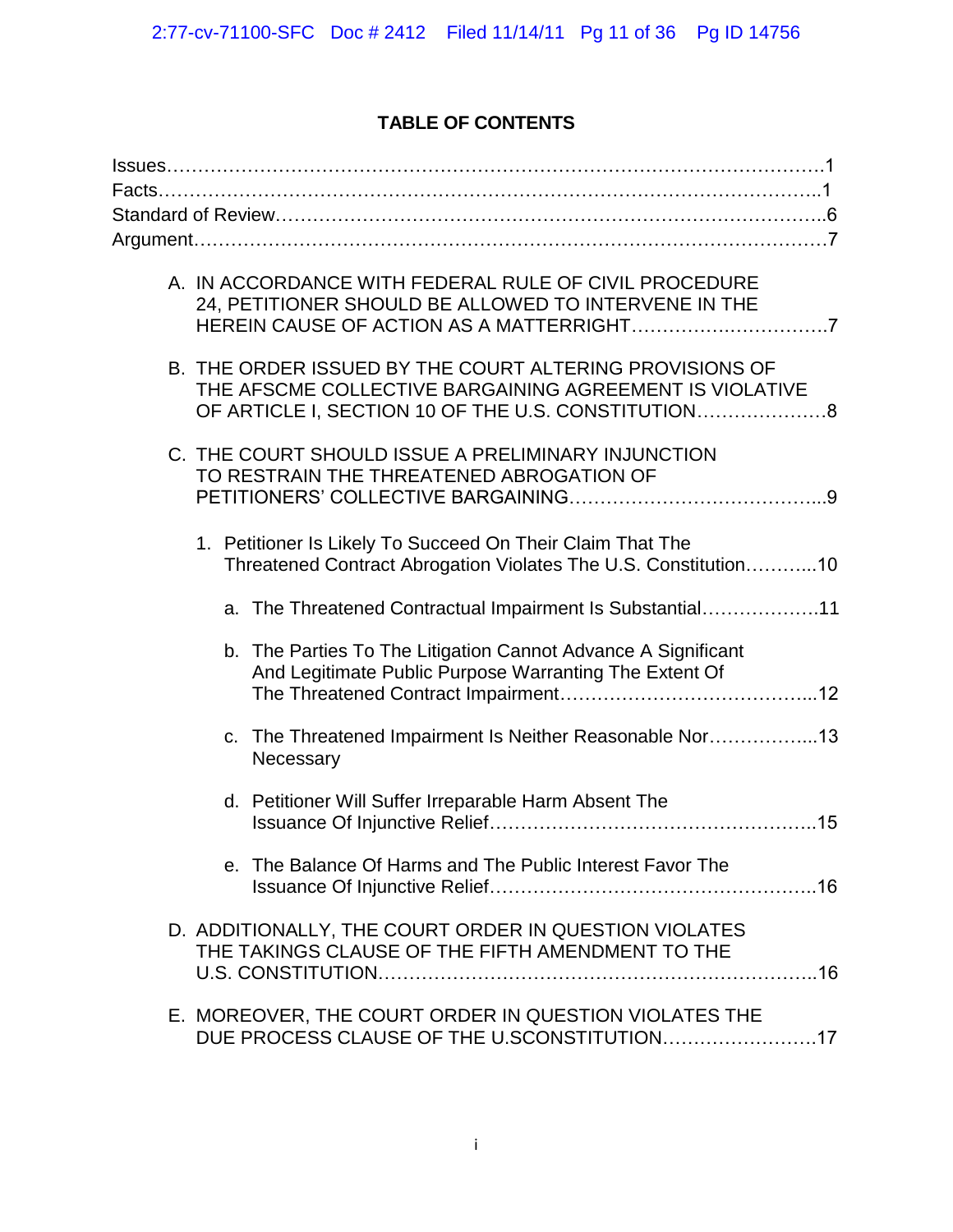## **INDEX OF AUTHORITIES**

| <b>Cases</b>                                                                                            |
|---------------------------------------------------------------------------------------------------------|
| Allied Structural Steel Co. v. Spannaus, 438 U.S. 234, 245 (1978)9,10,13                                |
| 940 F.2d 766, 772 (2nd Cir. 1991)).                                                                     |
|                                                                                                         |
| Baltimore Teachers Union v. Mayor and City Council of Baltimore11<br>6 F.3d 1012, 1018 (4th Cir. 1993)) |
| Buffalo Teachers Federation v. Tobe, 464 F.3d 362, 368 (2nd Cir. 2006)9-11,13                           |
| 470 US 532, 546; 105 S Ct 1587; 84 L ed 2d 494 (1985)                                                   |
|                                                                                                         |
|                                                                                                         |
| 459 U.S. 400, 411-12 (1983)).                                                                           |
|                                                                                                         |
|                                                                                                         |
| Home Bldg.& Loan Ass'n v. Blaisdell, 290 U.S. 398, 430 (1934)10                                         |
|                                                                                                         |
|                                                                                                         |
| Kampf v Kampf, 237 Mich App 377, 382; 603 NW2d 295 (1999)18                                             |
|                                                                                                         |
| Lingle v. Chevron U.S.A., Inc., 544 U.S. 528, 538-39 (2005)17                                           |
| Lucas v. South Carolina Coastal Council, 505 U.S. 1003, 1014-15 (1992)17                                |
| Martin-Marietta Corp. v. Bendix Corp., 690 F.2d 558, 568 (6th Cir. 1982)15-16                           |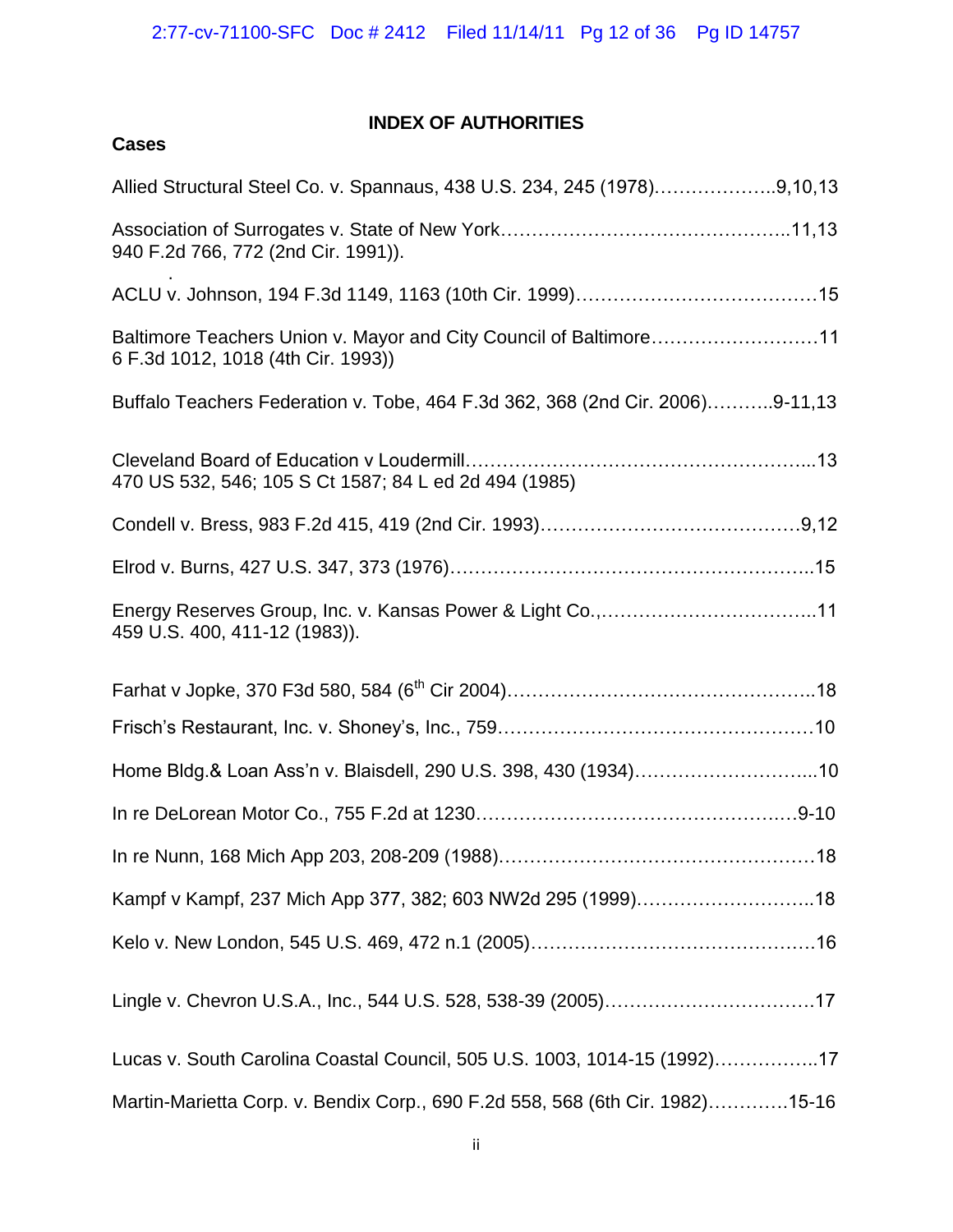# 2:77-cv-71100-SFC Doc # 2412 Filed 11/14/11 Pg 13 of 36 Pg ID 14758

| 160 F.3d 310, 312-13 (6th Cir. 1998)                                                     |
|------------------------------------------------------------------------------------------|
| Mich. State AFL-CIO v. Miller, 103 F.3d 1240, 1245 (6th Cir. 1997)6,7                    |
| Newsome v Batavia Local Sch Dist, 842 F2d 920, 927 (CA 6, 1988)18                        |
| 467 F.3d 999 (6 <sup>th</sup> Cir. 2006).                                                |
|                                                                                          |
|                                                                                          |
| 134 F.3d 749, 753 (6th Cir. 1998)                                                        |
|                                                                                          |
| Ruckelshaus v. Monsanto Co., 467 U.S. 986, 1003 (1984)17                                 |
| 119 F.3d 393, 403 (6th Cir. 1997)                                                        |
| Sniadach v. Family Fin. Corp., 395 U.S. 337, 342 n. 9 (1969)12                           |
| Tahoe-Sierra pres. Council v. Tahoe Reg'l Planning Agency17<br>535 U.S. 302, 321 (2002), |
| Toledo Area AFL-CIO Council v. Pizza, 154 F.3d 307, 323 (6th Cir. 1998)10                |
|                                                                                          |
| United States Trust Co. of N.Y. v. New Jersey, 431 U.S. 1, 25 (1977)13,14,17             |
| University of Texas v. Camenisch, 451 U.S. 390, 395 (1981)10                             |
|                                                                                          |
|                                                                                          |
| <b>Statutes</b>                                                                          |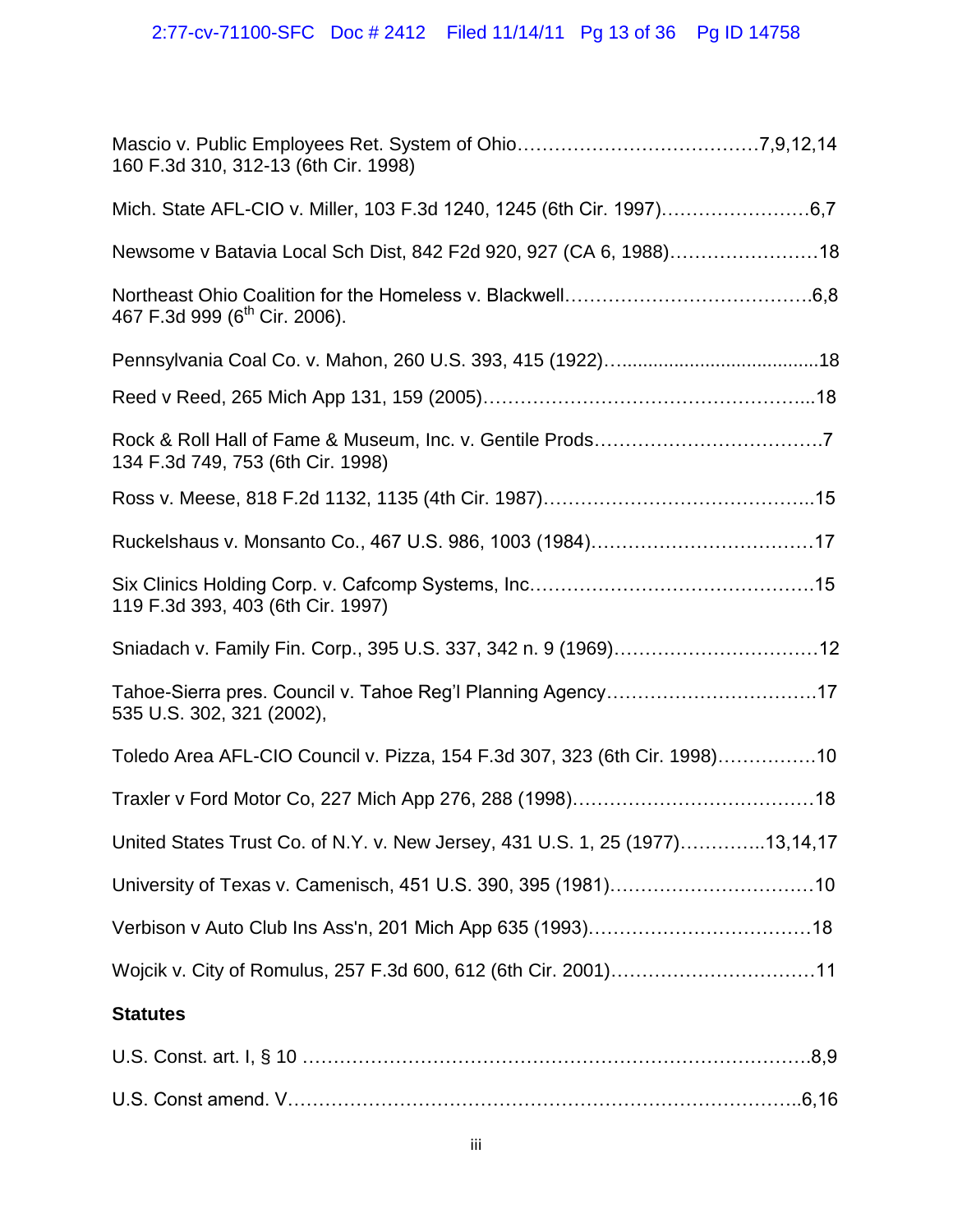# 2:77-cv-71100-SFC Doc # 2412 Filed 11/14/11 Pg 14 of 36 Pg ID 14759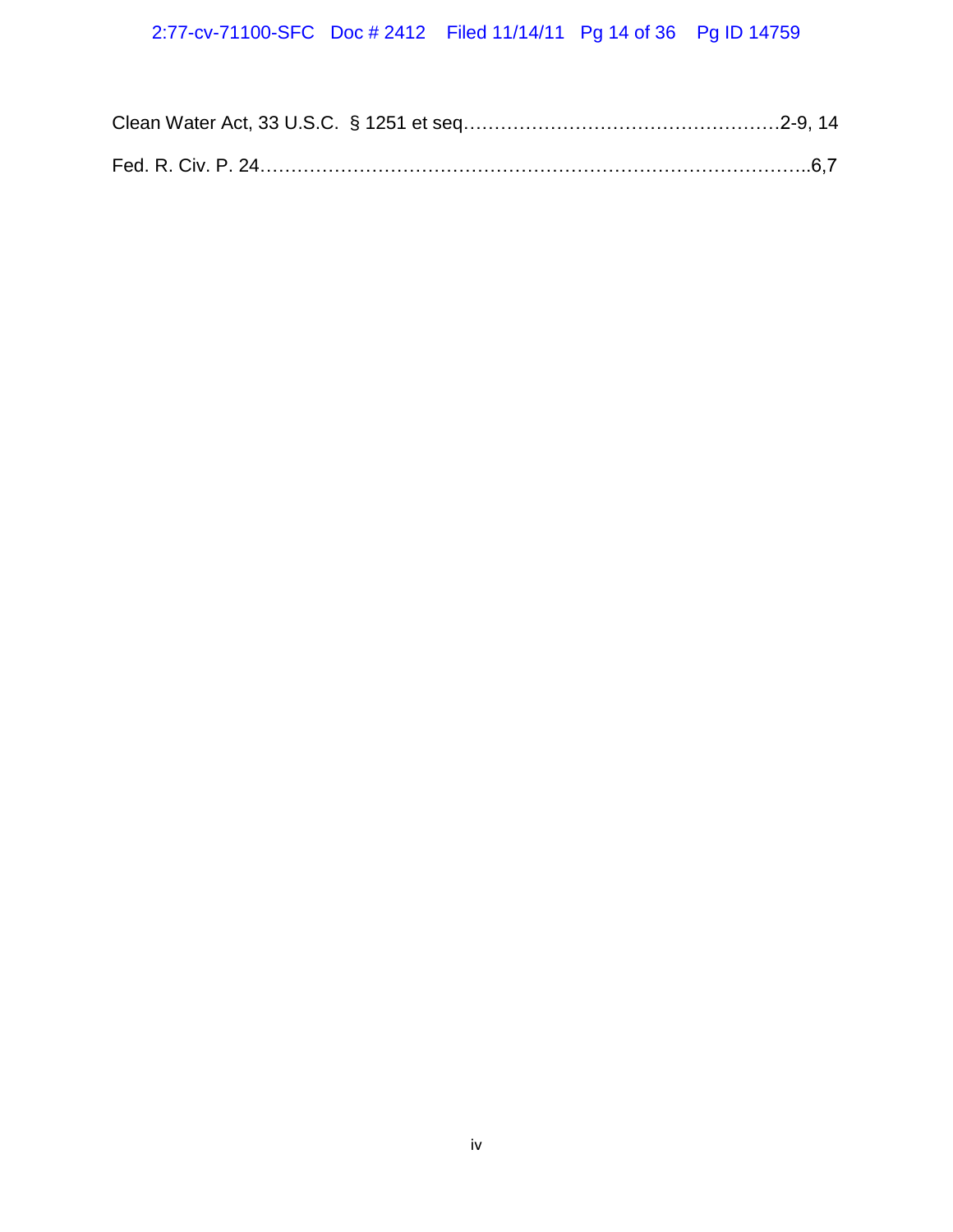2:77-cv-71100-SFC Doc # 2412 Filed 11/14/11 Pg 15 of 36 Pg ID 14760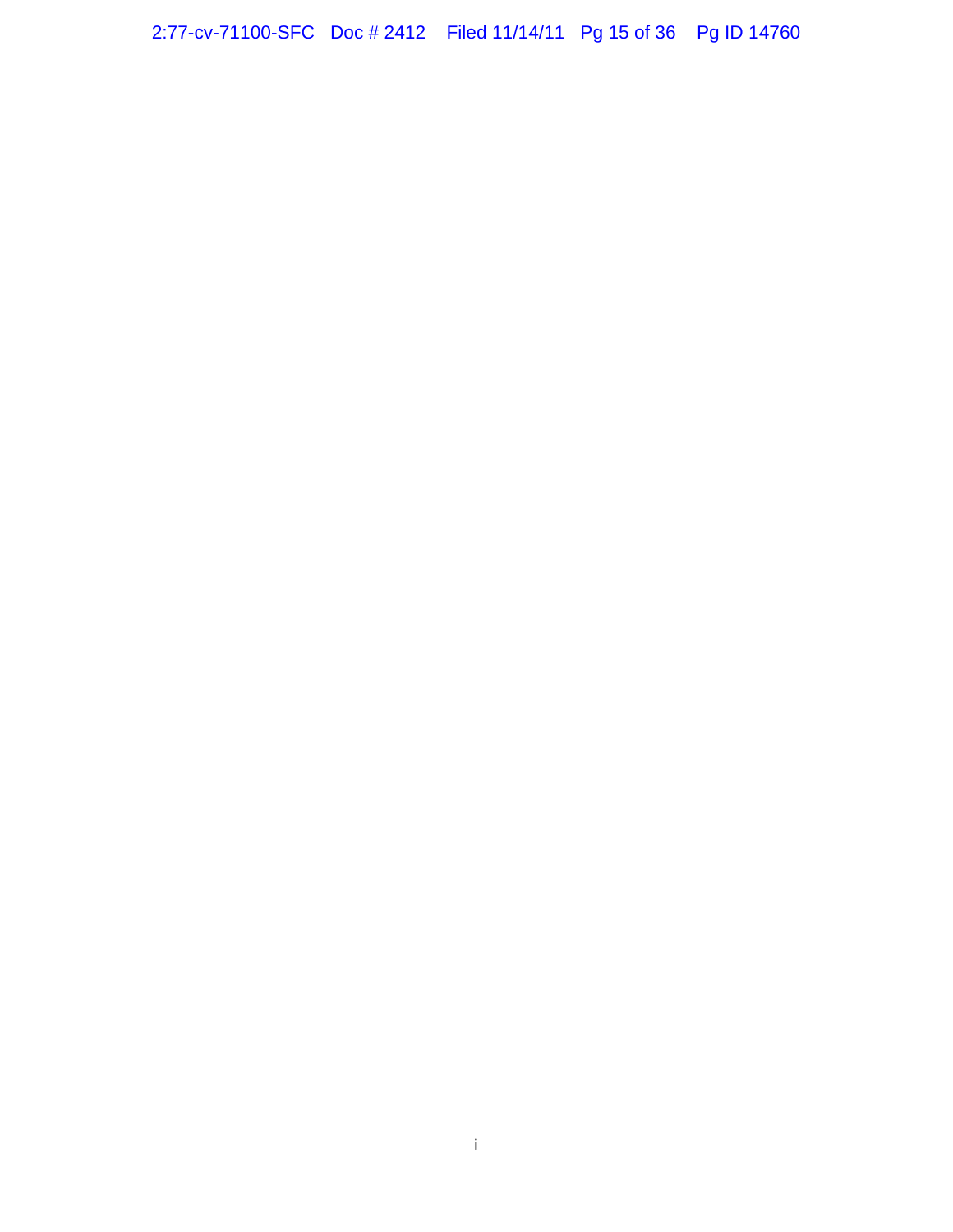### **I. ISSUES**

A. Whether the Court should grant Petitioner AFSCME intervention as of right wherein AFSCME has demonstrated (1) that its motion is timely, (2) that it asserts interest relating to property or a transaction which is the subject of the action, (3) that it is so situated that without intervention disposition of action may as practical matter impair or impede its ability to protect its interest, and (4) that its interest are inadequately represented by other parties?

Petitioner submits that the answer is yes.

B. Whether the Court should issue a preliminary injunction against the threatened abrogation of the collective bargaining agreements between the AFSCME and the City of Detroit?

Petitioner submits that the answer is yes.

### **II. FACTS**

- 1. Petitioner Michigan AFSCME Council 25 (AFSCME) is a labor union located within the State of Michigan, with over 50,000 members throughout the State of Michigan.
- 2. AFSCME brings this Motion as an organization, and representative of its members, over 3,500 of which are employees of the City of Detroit, and subject to a collective bargaining agreement held with the City of Detroit.
- *3.* The United States Environmental Protection Agency (EPA) initiated this action in 1977 against the City of Detroit, State of Michigan and the Detroit Water and Sewerage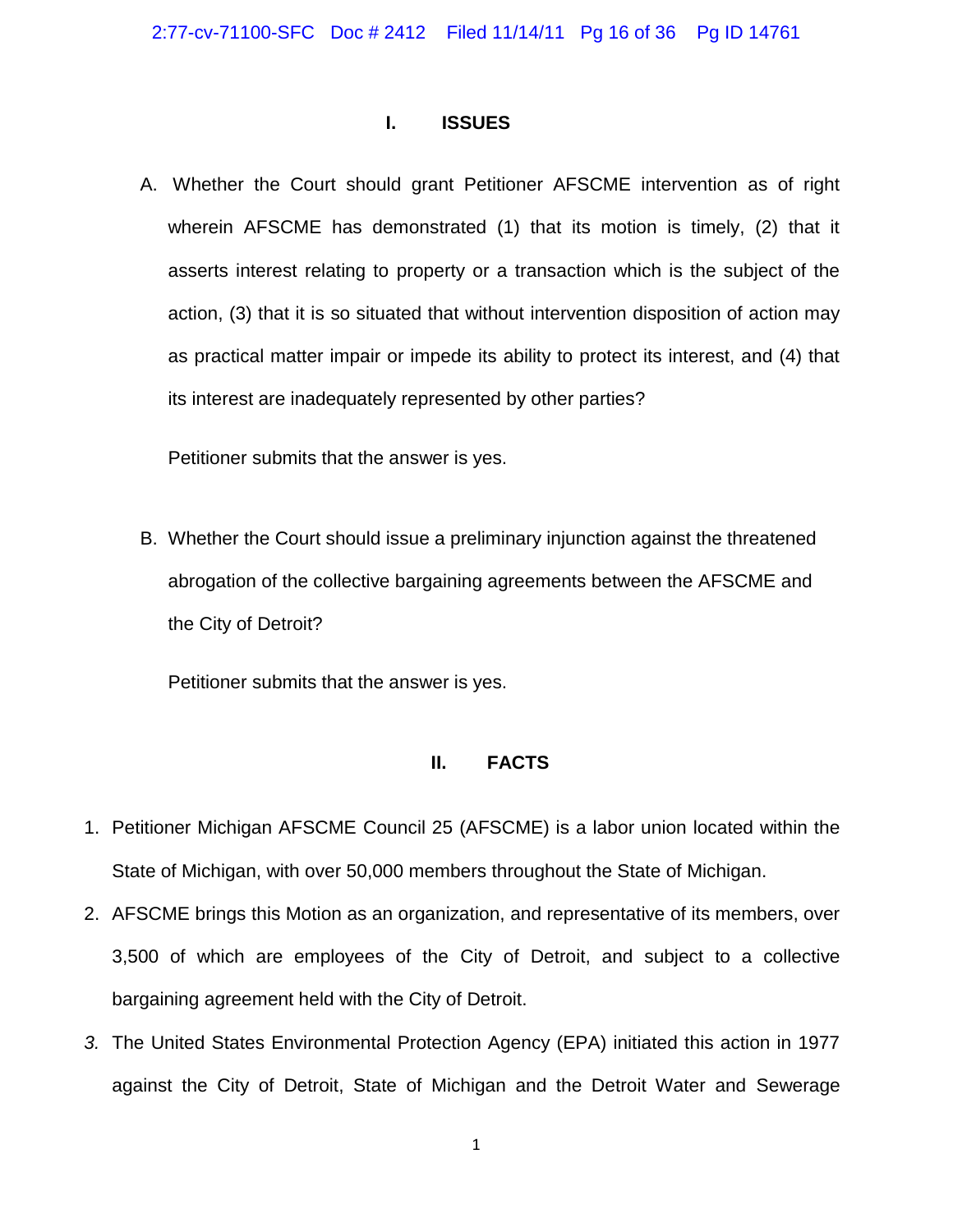### 2:77-cv-71100-SFC Doc # 2412 Filed 11/14/11 Pg 17 of 36 Pg ID 14762

Department (DWSD), alleging violations of the *Clean Water Act, 33 U.S.C. § 1251 et seq. (Clean Water Act).*

- *4.* The objective of the *Clean Water Act* is to "restore and maintain the chemical, physical, and biological integrity of the Nation's waters". See *Weinberger v Romero-Barcelo, 456 U.S. 305, 314 (1982).*
- 5. By Order dated July 6, 1977, Judge Feikens joined as parties all communities whose wastewater was treated by the DWSD pursuant to either First Tier Customer contracts with the DWSD or contracts between such First Tier Customers and their constituent community customers.
- 6. On July 8, 2011 the City of Detroit and the Michigan Department of Environmental Quality (DEQ) filed a motion to dismiss the cause of action.
- 7. The Motion was denied by the Court on September 9, 2011, which maintained there was still a lack of compliance with the *Clean Water Act*. Rather, the Court issued an order which stated in part:

*To be fair, the City has been constrained in the measures it has proposed or implemented to date because the City is bound by various provisions of the City's Charter and ordinances, and by existing contracts, that prevent the City from making fundamental changes in the identified problem areas.* 

*\* \* \** 

*Accordingly, the court shall ORDER the Mayor of the City of Detroit (and/or his designee), the City Council President and President Pro Tem, and a member of the current Board of Water Commissioners (to be chosen by the Board) to meet and confer and, within 60 days of the date of this order, devise a plan to address the root causes of non-compliance discussed in this Opinion & Order. In making such recommendations to the Court, these individuals shall not be constrained by any local Charter or ordinance provisions or by the provisions of any existing contracts. See Exhibit 1.*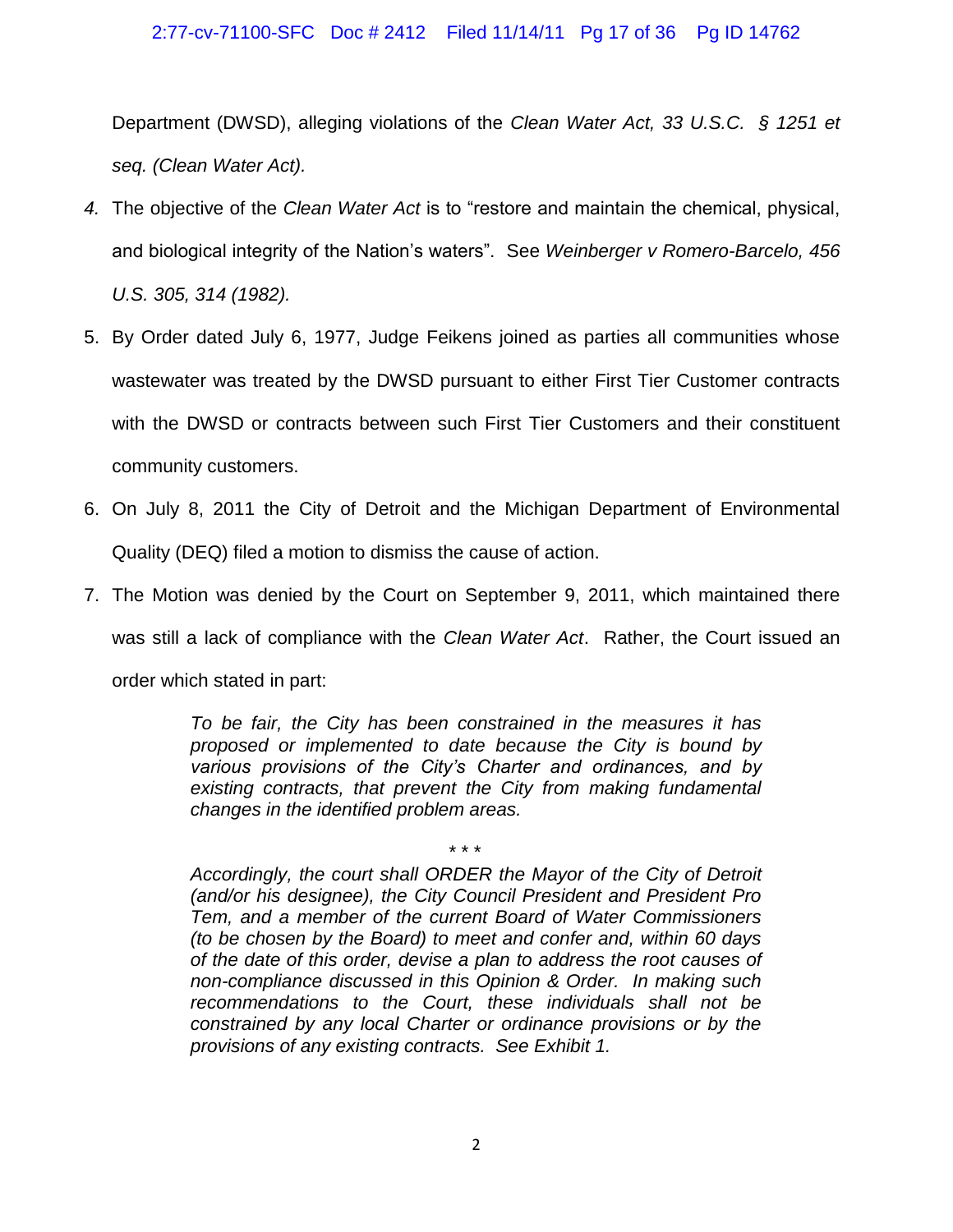#### 2:77-cv-71100-SFC Doc # 2412 Filed 11/14/11 Pg 18 of 36 Pg ID 14763

- 8. Recognizably missing from the Court appointed Committee was any representative of the Unions that would be affected by any recommended plan.
- 9. Thereafter, the above Committee delineated in the Court's Order drafted a *confidential*  report dated September 30, 2011 and entitled *Synopsis of Capital Improvement Program, Purchasing, Human Resources and Succession Planning/Organizational Structure. See Exhibit 2.*
- 10.In addition to delineating specific ways in which to achieve compliance with the *Clean Water Act*, the report recommended altering and/or amending several provisions of the collective bargaining agreement had between the City of Detroit and AFSCME.
- 11.Notably, the AFSCME Union was neither notified, nor consulted concerning the recommended alterations and amendments to its collective bargaining agreement.
- 12.Thereafter, the Committee issued a report entitled *Committee's Plan of Action* dated November 2, 2011 in which it adopted recommendations from the *Synopsis of Capital Improvement Program, Purchasing, Human Resources and Succession Planning/Organizational Structure,* and delineated 10 specific changes it believed needed to occur to the existing City of Detroit collective bargaining agreements. See Exhibit 3.
- 13.Notably, once again, the AFSCME Union was neither notified, nor consulted concerning the recommended alterations and amendments to its collective bargaining agreement.
- 14.Further, the Committee stated within its report concerning the recommended changes to the collective bargaining agreements:

*While the Committee was able to identify the above CBA and work rule challenges, it could not agree if the solution to these challenges could/should be left to negotiations or if Court ordered implementation was required. See Exhibit 3.*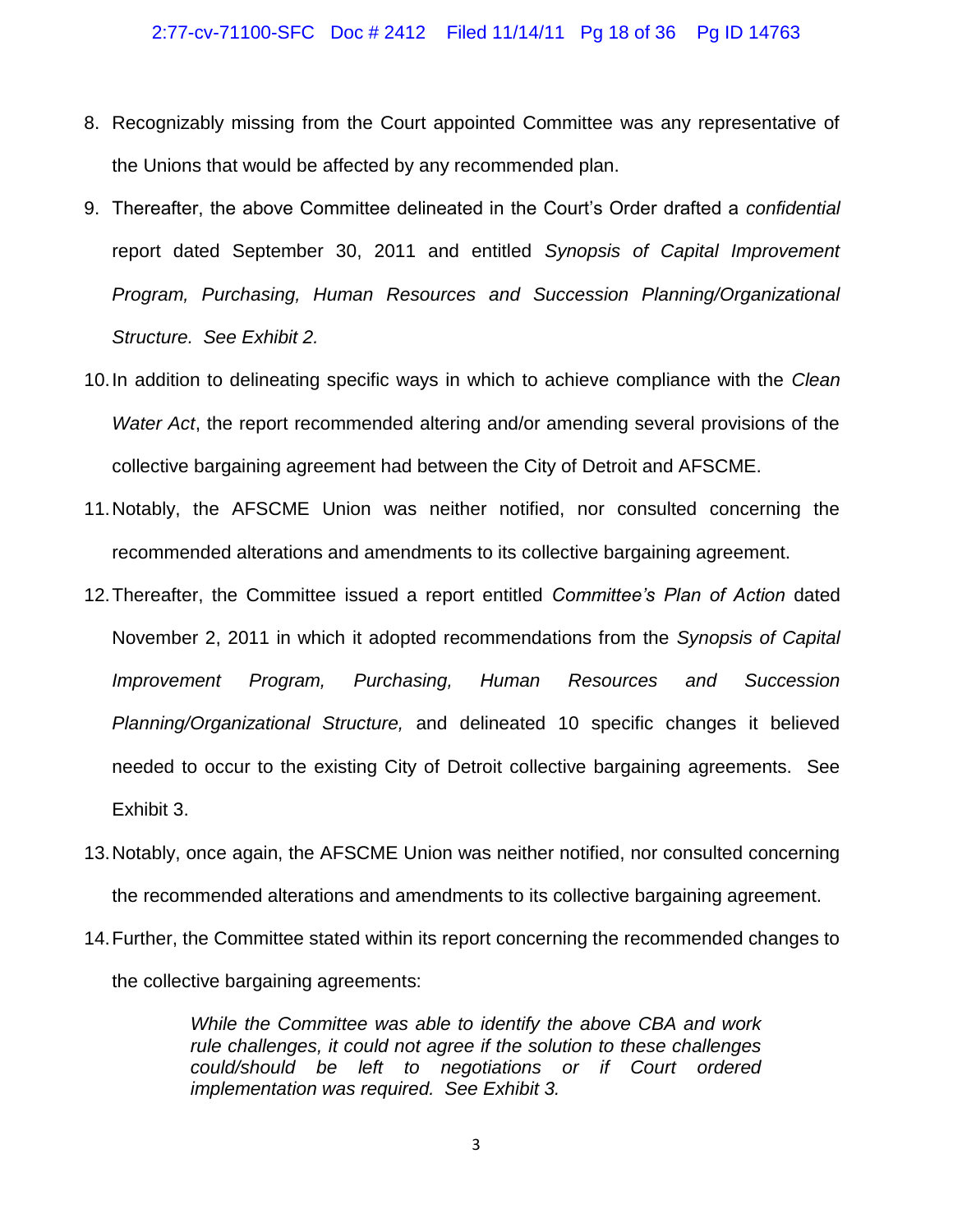#### 2:77-cv-71100-SFC Doc # 2412 Filed 11/14/11 Pg 19 of 36 Pg ID 14764

- 15.None of the recommended changes to the AFSCME collective bargaining agreement are even remotely connected to enforcement of the *Clean Water Act*.
- 16.Moreover, most if not all of the recommended changes to the AFSCME collective bargaining agreement were never proposed by the City of Detroit during negotiation of the last several collective bargaining agreements.
- 17.Thereafter, on November 4, 2011, this Court issued an Order implementing the *Committee's Plan of Action* altering key provisions within the AFSCME collective bargaining agreement, affecting mandatory subjects of collective bargaining including wages, hours, and working conditions. See Exhibit 4.
- 18.Pages 6 and 7 of the Court's Order restricts the rights of City employees and City unions, it does absolutely nothing to stop pollution or enforce the *Clean Water Act*.
- 19.Denying City workers who are laid off the right to bump into the AFSCME classifications at DWSD does absolutely nothing to assist in the enforcement of the *Clean Water Act*.
- 20.Contrary to what is implied in the Court's Order, AFSCME's contract has never limited the DWSD's ability to subcontract for construction projects.
- 21.The contract does require the City to notify the Union before a subcontract is issued concerning operations and maintenance, to avoid subcontracting that causes layoffs or reduction in overtime for existing workers.
- 22.The collective bargaining agreement also encourages management to maintain a full staff of regular workers capable of running the plant on a daily basis.
- 23.Daily operations and maintenance are subjected to better quality control and greater collective knowledge and skills when this work is done in-house.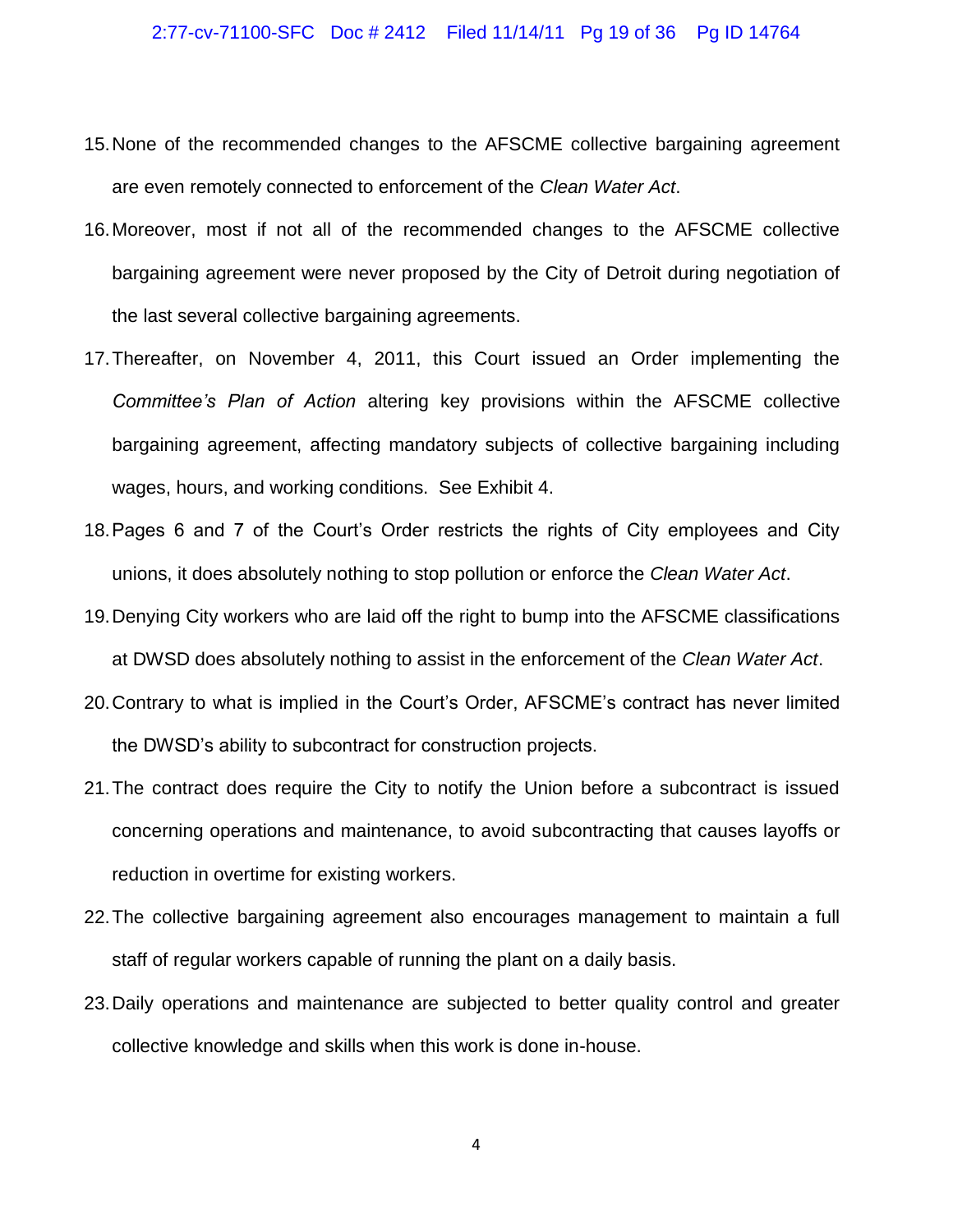### 2:77-cv-71100-SFC Doc # 2412 Filed 11/14/11 Pg 20 of 36 Pg ID 14765

- 24.AFSCME objects to paragraphs 7-12 of this Court's Order which defines how promotions, overtime, and job classifications will be handled, how long disciplinary actions will remain on members' work record, and what past practices will be protected.
- 25.AFSCME objects to the Court's Order to disregard any past practices on operational issues when management initiates operational changes.
- 26.AFSCME objects to paragraph eight which gives carte blanche authority to management to reorganize classifications without bargaining with the Union.
- 27.AFSCME objects to this Court's Order to the extent that it strips the Union of its right to defend its collective bargaining rights through grievances and unfair labor practice charges; or to seek relief for disputed issues through the Michigan Employment Relations Commission or the National Labor Relations Board.
- 28.AFSCME objects to paragraph 3 which excludes DWSD employees from the citywide collective bargaining agreement, and limits them to a collective bargaining agreement with DWSD only.
- 29.The master agreement provides for Special Conferences and the Supplemental Agreements have always been used to address department-specific issues, consequently there is no basis to end bargaining on a city-wide basis.
- 30.Petitioner requests the court enter an order allowing intervention as a party and to file the herein pleading.
- 31.Further Petitioner, moves pursuant to *Rule 65 of the Federal Rules of Civil Procedure* for a preliminary injunction in this cause.
- 32.There are three federal constitutional safeguards, against the action taken by the Court as delineated above. The Contract Clause of the United States Constitution proscribes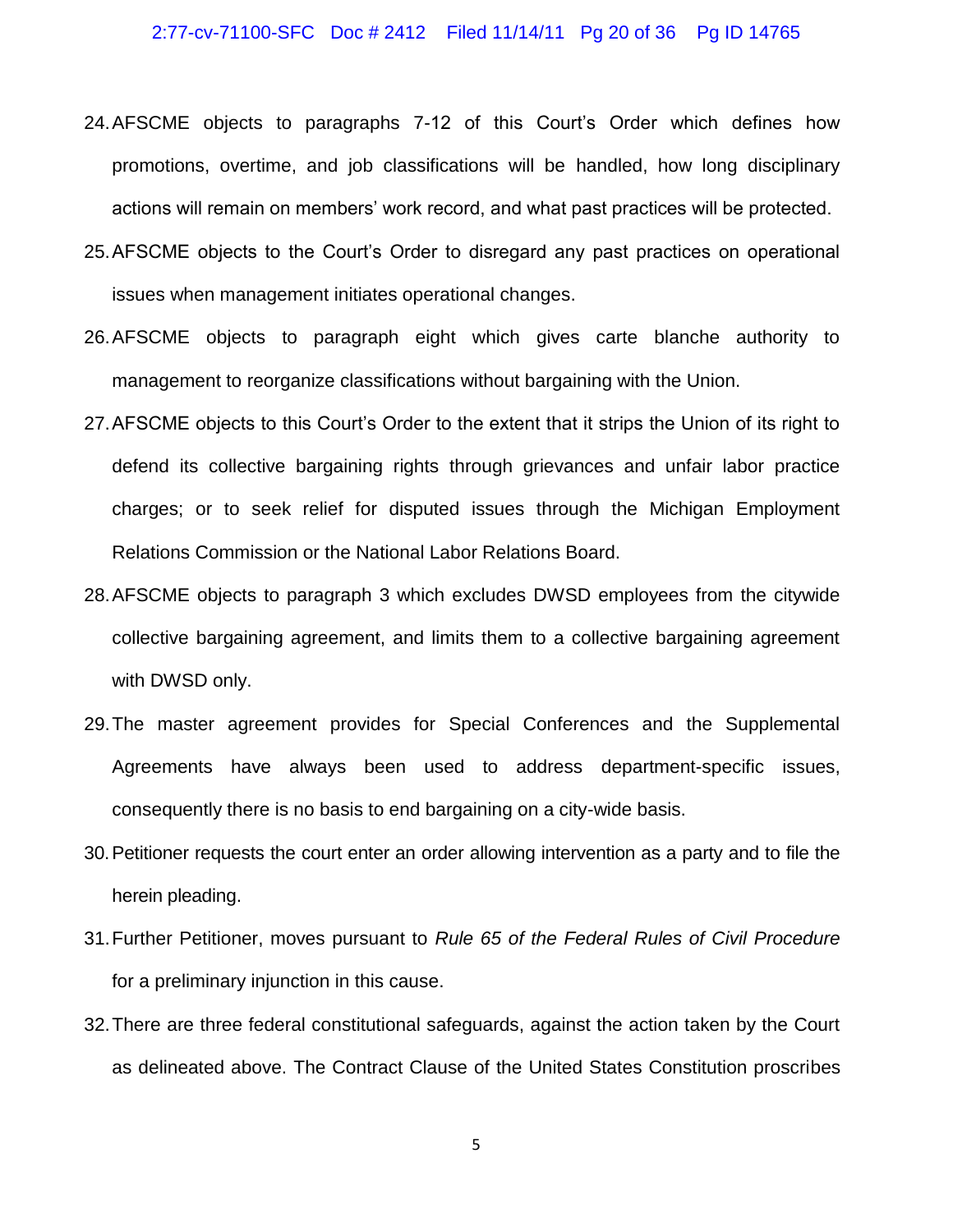#### 2:77-cv-71100-SFC Doc # 2412 Filed 11/14/11 Pg 21 of 36 Pg ID 14766

such a substantial impairment of contractual obligations, *U.S. Const. Art. I, Sec. 10*; the Takings Clause of the United States Constitution proscribes such a "taking" for public use without just compensation, *U.S. Const. Am. V;* and the Due Process Clause of the United States Constitution proscribes such a taking of liberty and property without notice and an opportunity to be heard, *US Const, Am XlV.* Petitioner respectfully requests that this Court enjoin temporarily the threatened constitutional violations pending further and final determination on the merits.

### **III. STANDARD OF REVIEW**

*Federal Rule of Civil Procedure 24, Intervention* states in part:

*(a) Intervention of Right. On timely motion, the court must permit anyone to intervene who:*

*\* \* \**

 *(2) claims an interest relating to the property or transaction that is the subject of the action, and is so situated that disposing of the action may as a practical matter impair or impede the movant's ability to protect its interest, unless existing parties adequately represent that interest.*

A four-part test exist for determining applications of right to intervention: (1) The applicant's motion is timely, (2) the applicant asserts interest relating to property or a transaction which is the subject of the action, (3) the applicant is so situated that without intervention disposition of action may as practical matter impair or impede the applicants ability to protect its interest, and (4) the applicant's interest is inadequately represented by other parties. See *Mich. State AFL-CIO v. Miller, 103 F.3d 1240, 1245 (6th Cir. 1997); Northeast Ohio Coalition for the Homeless v. Blackwell, 467 F.3d 999 (6th Cir. 2006).*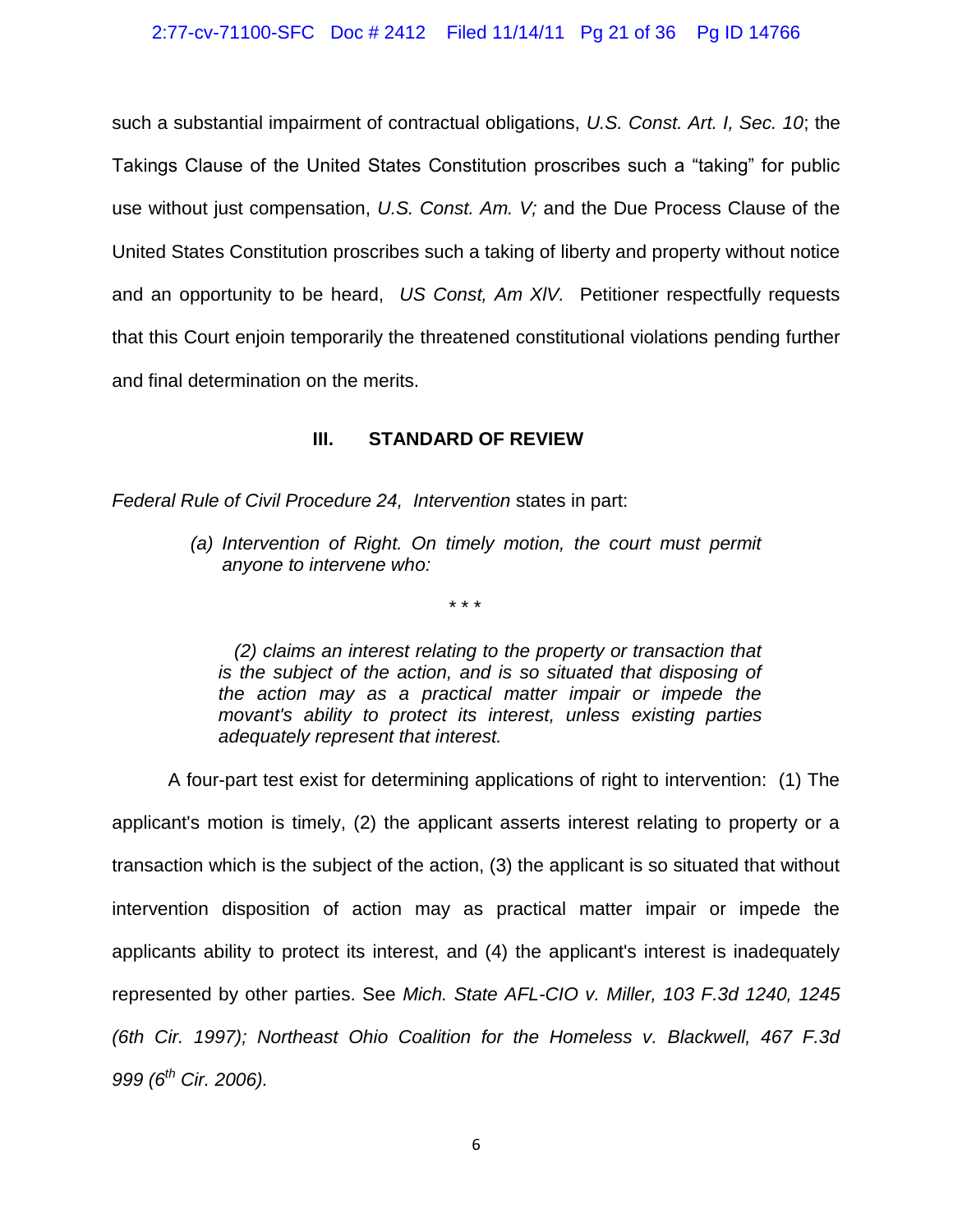#### 2:77-cv-71100-SFC Doc # 2412 Filed 11/14/11 Pg 22 of 36 Pg ID 14767

In deciding whether to issue injunctive relief, a district court in the Sixth Circuit considers: (1) whether the movant has a strong likelihood of success on the merits; (2) whether the movant would suffer irreparable injury without the injunction; (3) whether issuance of the injunction would cause substantial harm to others; (4) whether the public interest would be served. See *Mascio v. Public Employees Ret. System of Ohio*, 160 F.3d 310, 312-13 (6th Cir. 1998) (quoting *Rock & Roll Hall of Fame & Museum, Inc. v. Gentile Prods.*, 134 F.3d 749, 753 (6th Cir. 1998)).

#### **A. ARGUMENT**

### **A. IN ACCORDANCE WITH FEDERAL RULE OF CIVIL PROCEDURE 24, PETITIONER SHOULD BE ALLOWED TO INTERVENE IN THE HEREIN CAUSE OF ACTION AS A MATTER RIGHT.**

*Federal Rule of Civil Procedure 24, Intervention* states in part:

*(a) Intervention of Right. On timely motion, the court must permit anyone to intervene who:*

*\* \* \**

 *(2) claims an interest relating to the property or transaction that is the subject of the action, and is so situated that disposing of the action may as a practical matter impair or impede the movant's ability to protect its interest, unless existing parties adequately represent that interest.*

A four-part test exist for determining whether applicants can intervene in a case as a matter of right: (1) The applicant's motion is timely, (2) the applicant asserts interest relating to property or a transaction which is the subject of the action, (3) the applicant is so situated that without intervention disposition of action may as practical matter impair or impede the applicants ability to protect its interest, and (4) the applicant's interest is inadequately represented by other parties. See *Mich. State AFL-*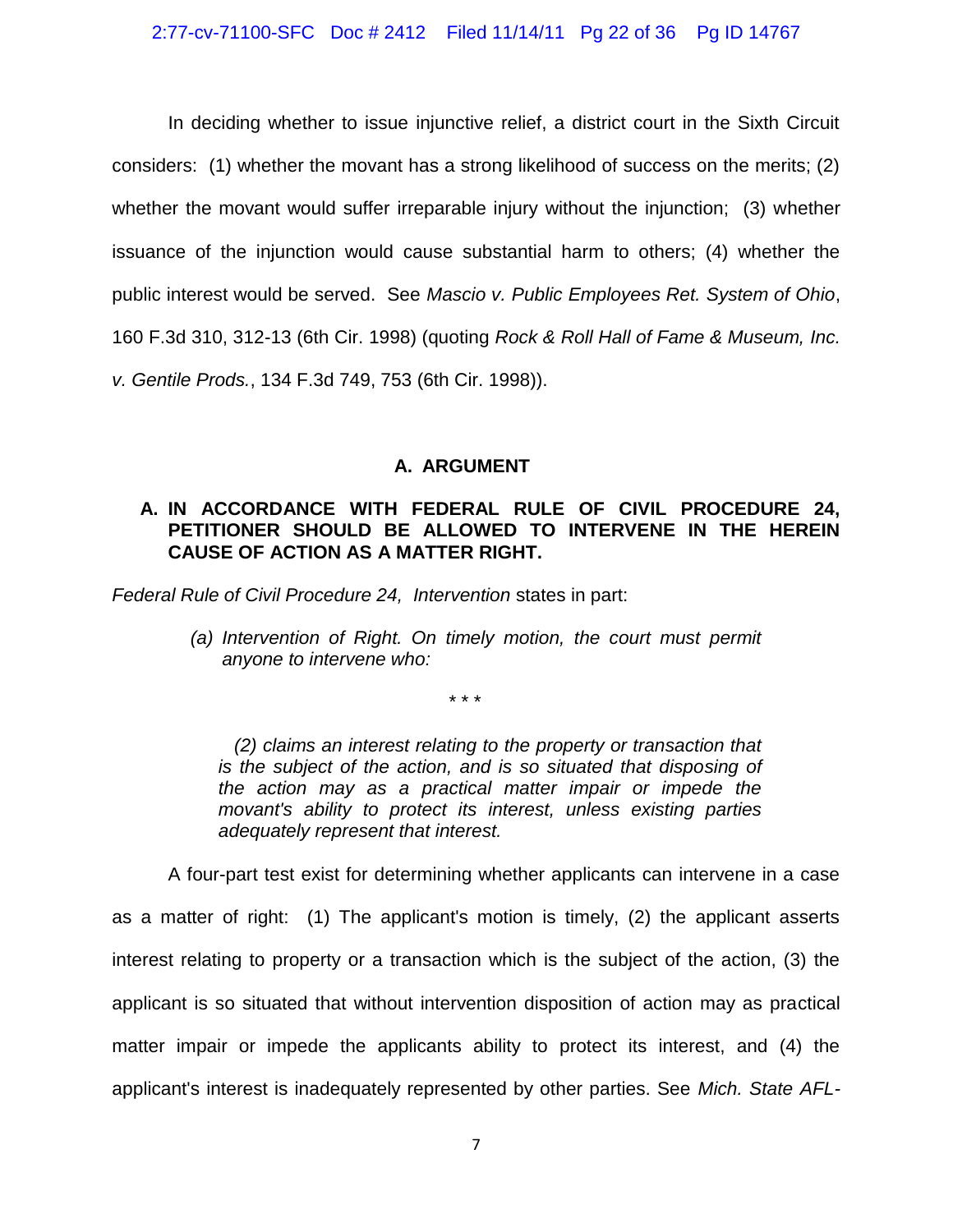*CIO v. Miller, 103 F.3d 1240, 1245 (6th Cir. 1997); Northeast Ohio Coalition for the Homeless v. Blackwell, 467 F.3d 999 (6th Cir. 2006).*

Clearly, in the case at bar, AFSCME meets the prerequisites for intervention as a matter of right in the herein cause of action:

- 1. The application of AFSCME is timely. The Court Order issued by the Court to which AFSCME takes exception was issued on November 4, 2011, less than two weeks prior to the filing of this petition.
- 2. Clearly AFSCME has an interest in property or a transaction which is the subject of the action. As delineated below, AFSCME maintains that it has a property interest in the benefits delineated within its collective bargaining agreement that have been unilaterally altered or amended by the Court's Order.
- 3. AFSCME is so situated that without intervention disposition of the action will impair or impede its ability to protect its interest. As delineated above, AFSCME was not invited to give input on the recommendation submitted to the Court addressing enforcement of the *Clean Water Act.* Consequently, action has been taken in this litigation that drastically affects AFSCME; yet AFSCME has not had an opportunity to address its concerns to the Court.
- 4. Clearly AFSCME's interest is inadequately represented by the other parties to the litigation. No party to the litigation is capable of representing the 3000 plus AFSCME members affected by the Court's Order other than the duly elected bargaining representative for the employees, Michigan AFSCME Council 25.

### **B. THE ORDER ISSUED BY THE COURT ALTERING PROVISIONS OF THE AFSCME COLLECTIVE BARGAINING AGREEMENT IS VIOLATIVE OF ARTICLE I, SECTION 10 OF THE U.S. CONSTITUTION.**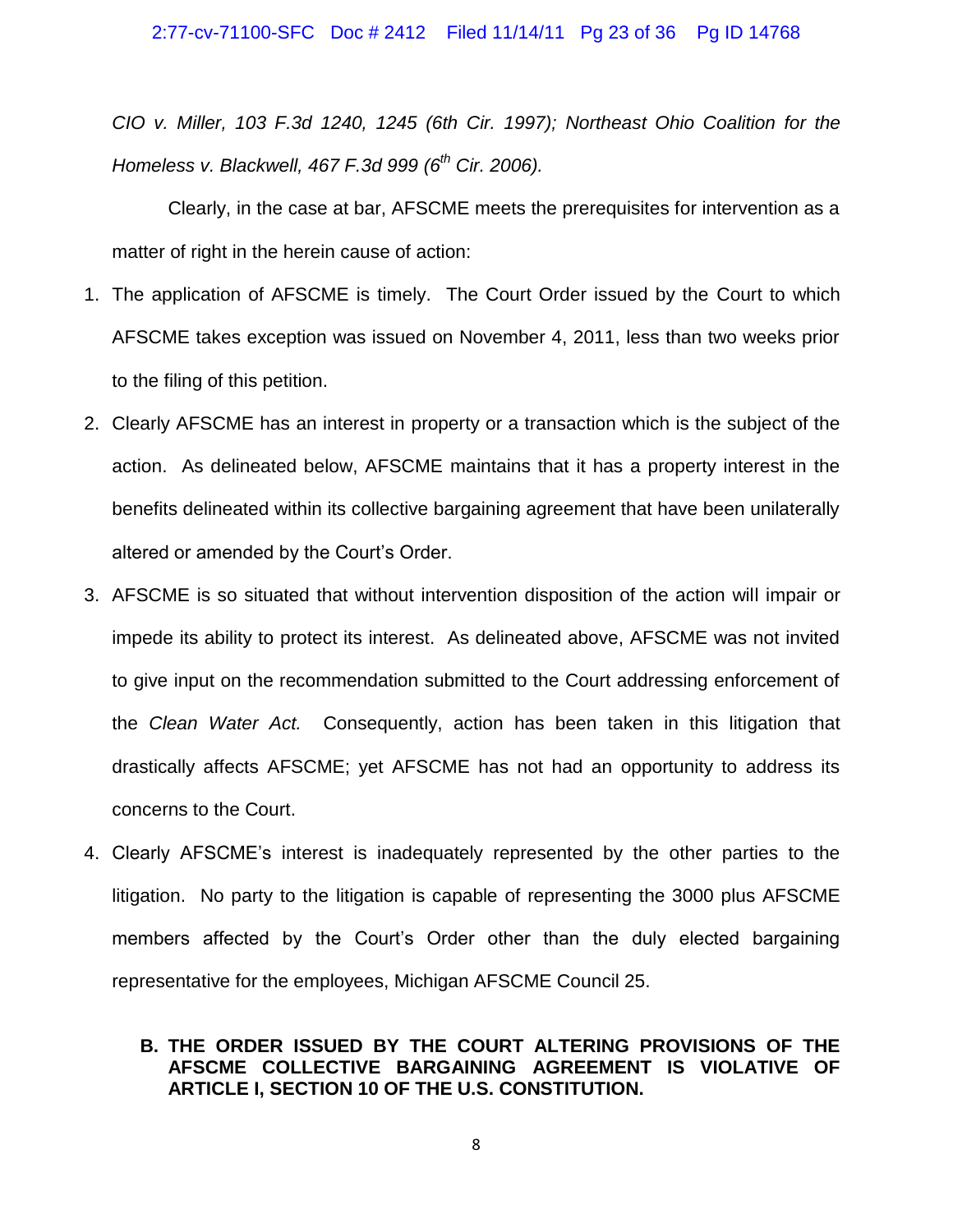#### 2:77-cv-71100-SFC Doc # 2412 Filed 11/14/11 Pg 24 of 36 Pg ID 14769

Article I, section 10 of the U.S. Constitution provides in relevant part that, "No State shall . . . pass any . . . law impairing the Obligation of Contracts." This provision "was made part of the Constitution to remedy a particular social evil – the state legislative practice of enacting laws to relieve individuals of their obligations under certain contracts – and thus was intended to prohibit States from adopting 'as [their] policy the repudiation of debts or the destruction of contracts or the denial of means to enforce them.'" *Allied Structural Steel Co. v. Spannaus*, 438 U.S. 234, 256 (1978) (quoting *Home Building & Loan Ass'n v. Blaisdell*, 290 U.S. 398, 439 (1934)).

Furthermore, in the case at bar, the *severity* of the threatened contract impairment defies justification. While some courts have upheld temporary and narrowlytailored contract impairments as satisfying the legal standards – "reasonable" and "necessary" – to ameliorate a fiscal crisis, *e.g., Buffalo Teachers Federation v. Tobe*, 464 F.3d 362, 371 (2nd Cir. 2006) (upholding a "temporary wage freeze" against Contract Clause claim), the court order at issue is not remotely related to enforcement of the *Clean Water Act*. Its measures are worse than any of those found violative of the Contract Clause in reported case law. *See, e.g., Condell v. Bress*, 983 F.2d 415, 419 (2nd Cir. 1993) ("lag payroll" impaired collective bargaining agreement in violation of Contract Clause).

### **C. THE COURT SHOULD ISSUE A PRELIMINARY INJUNCTION TO RESTRAIN THE THREATENED ABROGATION OF PETITIONERS' COLLECTIVE BARGAINING.**

In the Sixth Circuit, "the four considerations applicable to preliminary injunction decisions are factors to be balanced, not prerequisites that must be met." *Mascio*, 160 F.3d at 313 (quoting *In re DeLorean Motor Co.*, 755 F.2d 1223, 1229 (6th Cir. 1985)).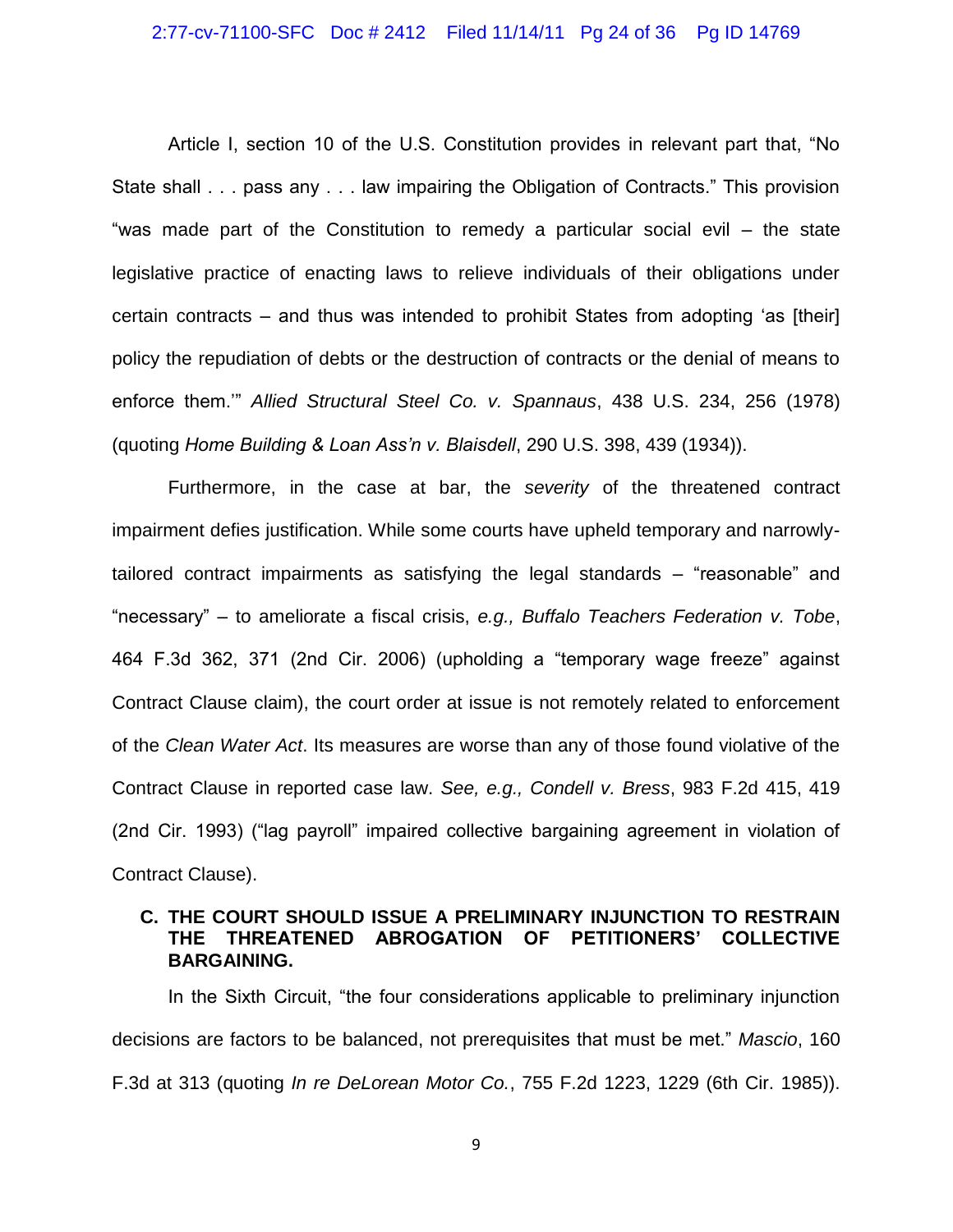#### 2:77-cv-71100-SFC Doc # 2412 Filed 11/14/11 Pg 25 of 36 Pg ID 14770

As the Sixth Circuit has emphasized, "[a] party . . . is not required to prove his case in full at a preliminary injunction hearing . . . ." *In re DeLorean Motor Co.*, 755 F.2d at 1230 (quoting *University of Texas v. Camenisch*, 451 U.S. 390, 395 (1981)). A district court may also issue injunctive relief if the movant "at least shows serious questions going to the merits and irreparable harm which decidedly outweighs any potential harm to the defendant if an injunction is issued." *Frisch's Restaurant, Inc. v. Shoney's, Inc.*, 759 .2d 1261, 1270 (6th Cir. 1985) (quotation omitted). In this case all of the factors are in favor of issuing injunctive relief.

### **1. Petitioner Is Likely To Succeed On Their Claim That The Threatened Contract Abrogation Violates The U.S. Constitution.**

In enforcing the Contract Clause, the judiciary has balanced the police power of states with the "high value" placed by the Constitution's framers on the protection of contracts. *Toledo Area AFL-CIO Council v. Pizza*, 154 F.3d 307, 323 (6th Cir. 1998) (quoting *Allied Structural Steel Co. v. Spannaus*, 438 U.S. 234, 245 (1978)). As the Supreme Court has explained: "Contracts enable individuals to order their personal and business affairs according to their particular needs and interests. Once arranged, those rights and obligations are binding under the law, and the parties are entitled to rely on them." *Spannaus*, 438 U.S. at 245, quoted by *Pizza*, 154 F.3d at 323.

Contract Clause cases involve "individual inquiries, for no two cases are necessarily alike." *Buffalo Teachers Federation v. Tobe*, 464 F.3d 362, 373 (2nd Cir. 2006), also quoting *Home Bldg.& Loan Ass'n v. Blaisdell*, 290 U.S. 398, 430 (1934) ("Every case must be determined upon its own circumstances."). The analytic framework for the individual inquiries has been set forth as follows: (1) Does the challenged action in fact operate as a "substantial impairment of a contractual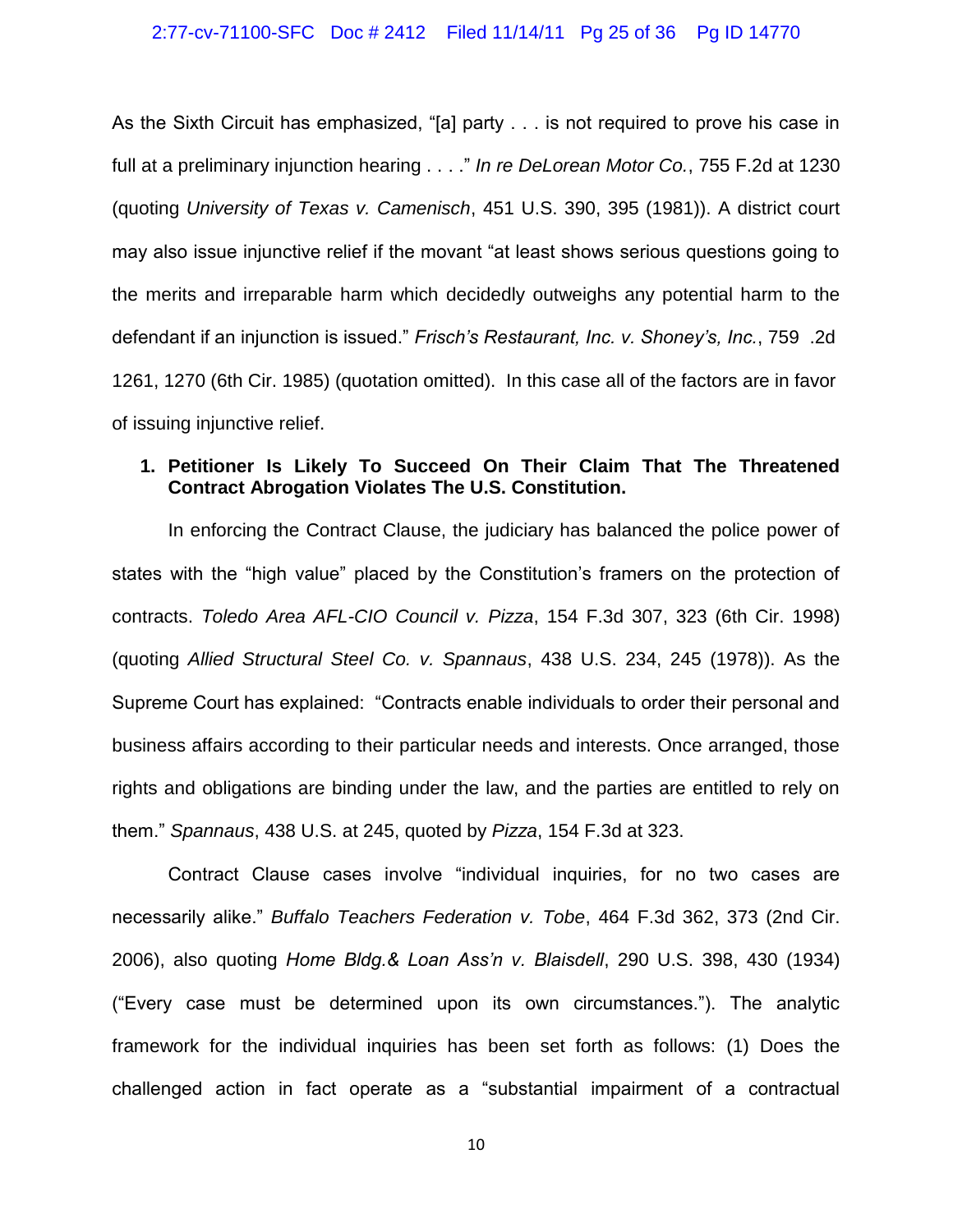#### 2:77-cv-71100-SFC Doc # 2412 Filed 11/14/11 Pg 26 of 36 Pg ID 14771

relationship"? (2) If so, has the state proffered "a significant and legitimate public purpose for the regulation warranting the extent of the impairment caused by the measure"? (3) And if the state meets that burden, is "the adjustment of the rights and responsibilities of contracting parties" based upon "reasonable conditions" and "of a character appropriate to the public purpose justifying [the act]"? See *Pizza*, 154 F.3d at 323 (internal quotations omitted). *Wojcik v. City of Romulus*, 257 F.3d 600, 612 (6th Cir. 2001) (quoting *Energy Reserves Group, Inc. v. Kansas Power & Light Co.*, 459 U.S. 400, 411-12 (1983)).

#### **a. The Threatened Contractual Impairment Is Substantial**.

The Sixth Circuit has found that the impairment of a collective bargaining agreement is "substantial" where the state has "deprived the affected workers and their unions of a meaningful benefit they negotiated for in their CBAs." *Pizza*, 154 F.3d at 324 (impairment of pay checkoff system in CBA found to be "substantial" under Contract Clause analysis). By way of example, courts have found "substantial" impairments where the state implemented a wage freeze (*Buffalo Teachers Federation v. Tobe*, 464 F.3d 362, 368 (2nd Cir. 2006)) or where a city implemented a furlough plan effectively reducing wages by 1% (*Baltimore Teachers Union v. Mayor and City Council of Baltimore*, 6 F.3d 1012, 1018 (4th Cir. 1993)) contrary to the terms of collective bargaining agreements.

Courts have found wage impairments to be substantial for the vital reason that people largely plan their lives based upon their salaries. *See, e.g., Association of Surrogates v. New York*, 940 F.2d 776, 772 (2nd Cir. 1991) (a 10% reduction in salary over 20 weeks led the court to observe that "[t]he affected employees have surely relied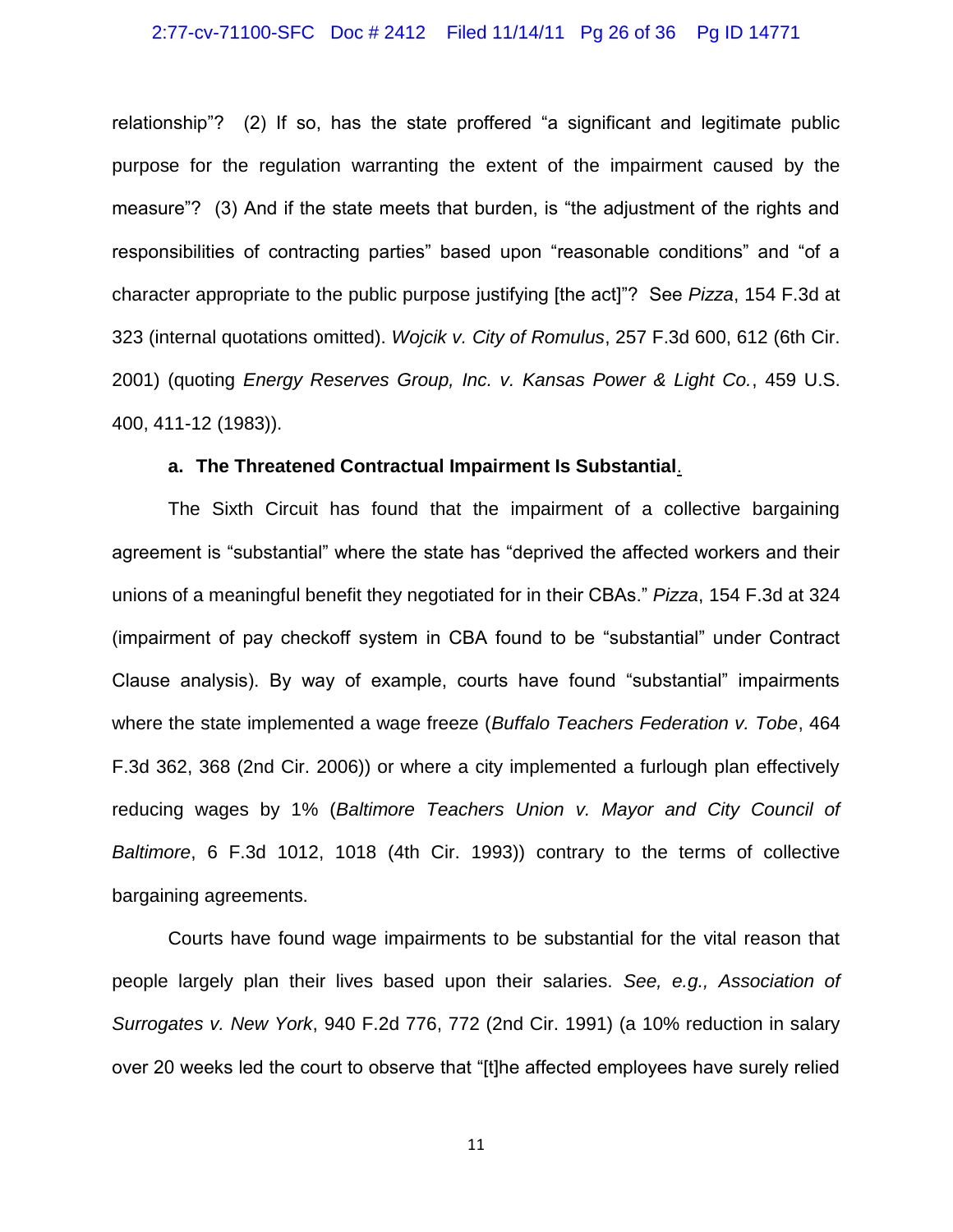#### 2:77-cv-71100-SFC Doc # 2412 Filed 11/14/11 Pg 27 of 36 Pg ID 14772

on full paychecks to pay for such essentials as food and housing"); *see also Sniadach v. Family Fin. Corp.*, 395 U.S. 337, 342 n. 9 (1969) ("For a poor man to lose part of his salary often means his family will go without the essentials.").

Here, the substantiality test is fully satisfied. The Court's Order altering the collective bargaining agreement of AFSCME is more substantial than the contract alterations in any precedent that we find. *See, e.g., Condell v. Bress*, 983 F.2d 415, 419 (2nd Cir. 1993) ("lag payroll" postponing the receipt of five days' pay was a "substantial" impairment of collective bargaining agreement's wage provisions). By any reasonable analysis, the threatened alterations to the collective bargaining agreements "operate as a substantial impairment of a contractual relationship" within the meaning of the Contract Clause jurisprudence. In fact, the severity of this impairment "is said to increase the level of scrutiny" to which the action is subjected. *Pizza*, 154 F.3d at 323.

### **b. The Parties To The Litigation Cannot Advance A Significant And Legitimate Public Purpose Warranting The Extent Of The Threatened Contract Impairment.**

The Sixth Circuit puts this burden squarely on the governmental entitty and its agents. "Once it is determined that the state regulation is a substantial impairment and the extent of the impairment is measured, the burden shifts to the state." *Pizza*, 154 F.3d at 323. The governmental entity, must proffer a "significant and legitimate" public purpose warranting the extent of contract impairment, and *post hoc* explanations will not meet this burden. *Id*. at 325. It is insufficient for the defendants merely to posit a purpose and then demand deference to their executive judgment. See *Mascio v. Public Employees Retirement System of Ohio*, 160 F.3d 310 (6th Cir. 1998). Notably, in the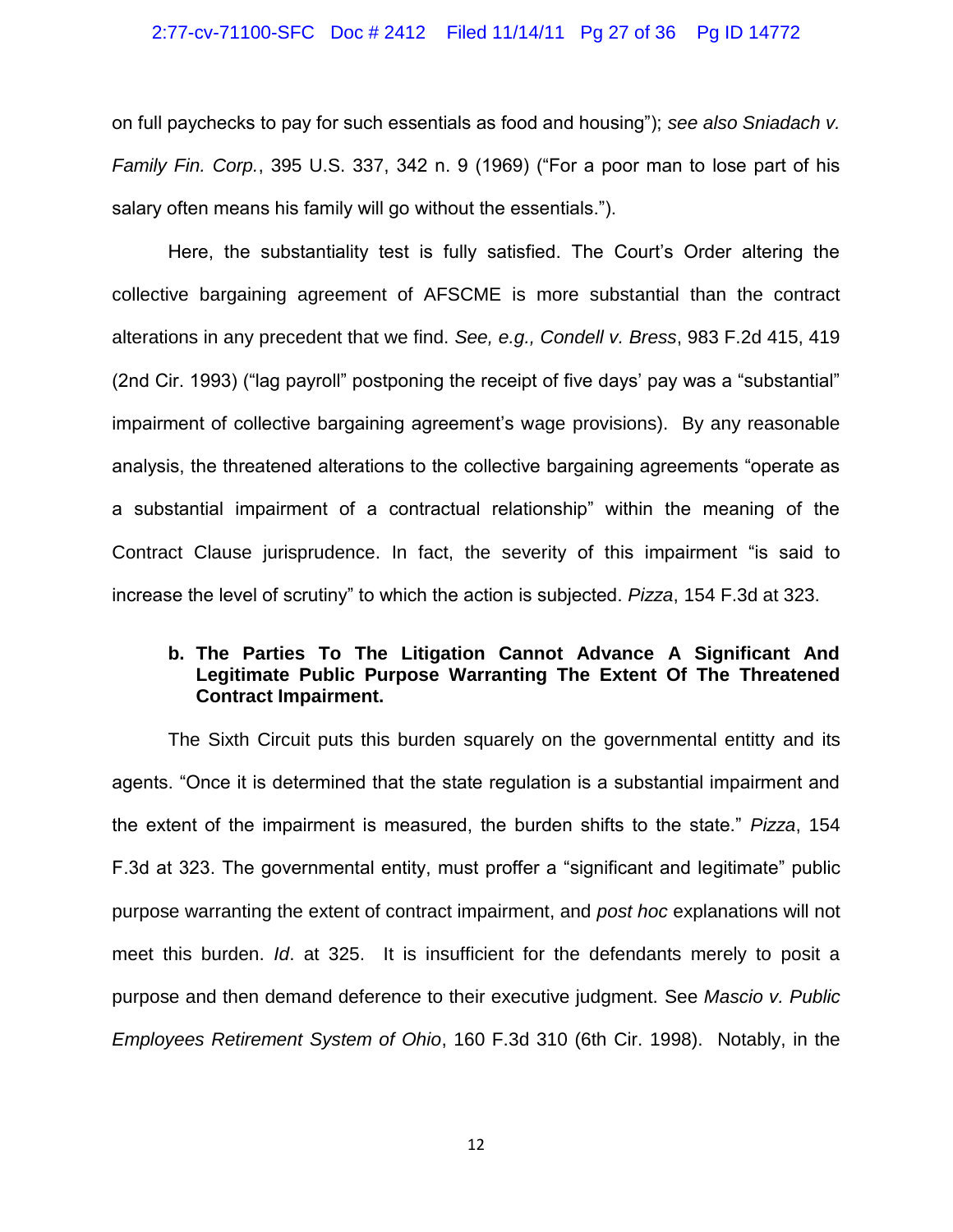#### 2:77-cv-71100-SFC Doc # 2412 Filed 11/14/11 Pg 28 of 36 Pg ID 14773

case at bar, the Committee stated within its report concerning the recommended changes to the collective bargaining agreements:

### *While the Committee was able to identify the above CBA and work rule challenges, it could not agree if the solution to these challenges could/should be left to negotiations or if Court ordered implementation was required.*

#### **c. The Threatened Impairment Is Neither Reasonable Nor Necessary.**

Even if the Court's Order is found to have advanced a legitimate purpose warranting the extent of the contractual impairment, the plan to abrogate the collective bargaining agreements still cannot survive scrutiny under the final test of the Contract Clause analysis. The threatened impairment is neither "reasonable" nor "necessary" to effectuate the asserted purpose.

Under the Contract Clause, the challenged legislation must be "precisely and reasonably designed" to meet the purpose which it purports to fulfill. See *Allied Structural Steel Co. v. Spannaus*, 438 U.S. 234, 243 (1978). It will survive scrutiny only if it is "reasonable and necessary to serve an important public purpose." *United States Trust Co. of N.Y. v. New Jersey*, 431 U.S. 1, 25 (1977)

(quoted by *Association of Surrogates v. State of New York*, 940 F.2d 766, 772 (2nd Cir. 1991)). As the Sixth Circuit has stated, the Contract Clause invalidates legislation which, though purporting to serve a legitimate goal, is "neither necessary nor reasonable for the state to renege on its contract to achieve this goal." *Pizza*, 154 F.3d at 326.

Further, the federal judiciary gives less deference to the state when the state's self-interest is at stake. *Pizza*, 154 F.3d at 323; *Buffalo Teachers Federation*, 464 F.3d at 369-71 (assuming without deciding that less deference would be given where state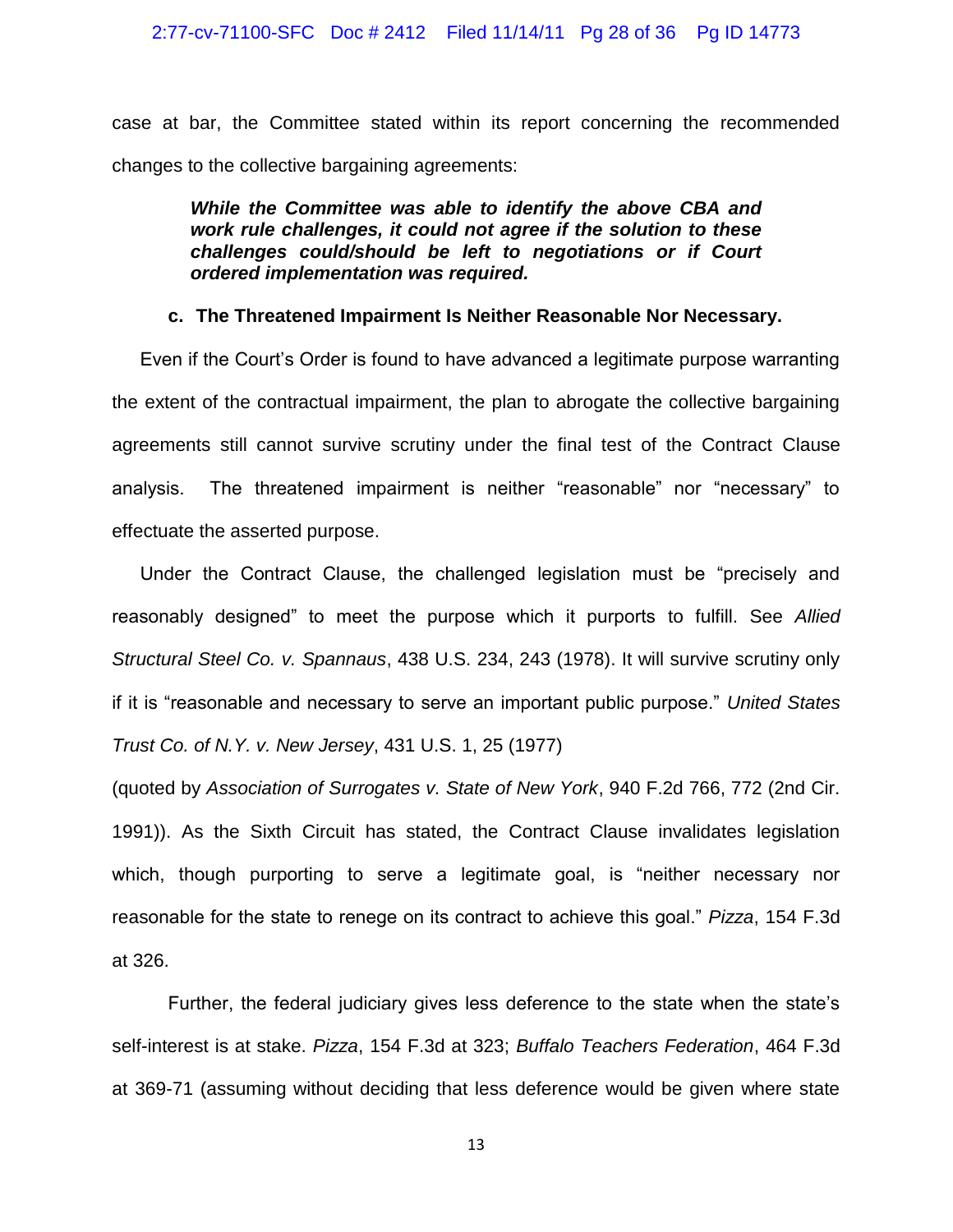#### 2:77-cv-71100-SFC Doc # 2412 Filed 11/14/11 Pg 29 of 36 Pg ID 14774

finances were arguably affected). The Sixth Circuit has not pinned down the exact level of scrutiny applied in this context. Rather, at least in the context of a PAC checkoff ban, the Sixth Circuit in *Pizza* has explained:

> *Something more than the showing made to survive rational basis scrutiny is required to justify such an impairment. The hurdle is even higher given the state's obvious self-interest and the lack of any evidence as to what actually motivated the state to seek to abrogate its contractual obligation. Pizza*, 154 F.3d at 326.

Here, the government's self-interest is prominent. In light of this self-interest, the more exacting standard of judicial review leads to the conclusion that the Order mandating alteration to the AFSCME agreement is neither reasonable nor necessary. This is especially evident when there is no evidence that the alterations to the AFSCME collective bargaining agreement are even remotely related to enforcement of the *Clean Water Act.*

The City of Detroit and the parties to the litigation here must explain why alteration of the AFSCME collective bargaining agreement is "reasonable and necessary" when the Committee appointed by the Judge did not recommend the alterations be had outside the collective bargaining process.

The City of Detroit cannot put the abrogation of contracts – which its own agent negotiated, signed, or approved – on the same level with other policy alternatives that do not impair the state's obligations. *Mascio*, 160 F.3d at 314 (citing *United States Trust Co.*, 431 U.S. at 30-31); *Cayetano*, 183 F.3d at 1107.

Petitioners are likely to prevail on their claim that the Court's Order to alter and amend the AFSCME collective bargaining agreement violates the Contract Clause.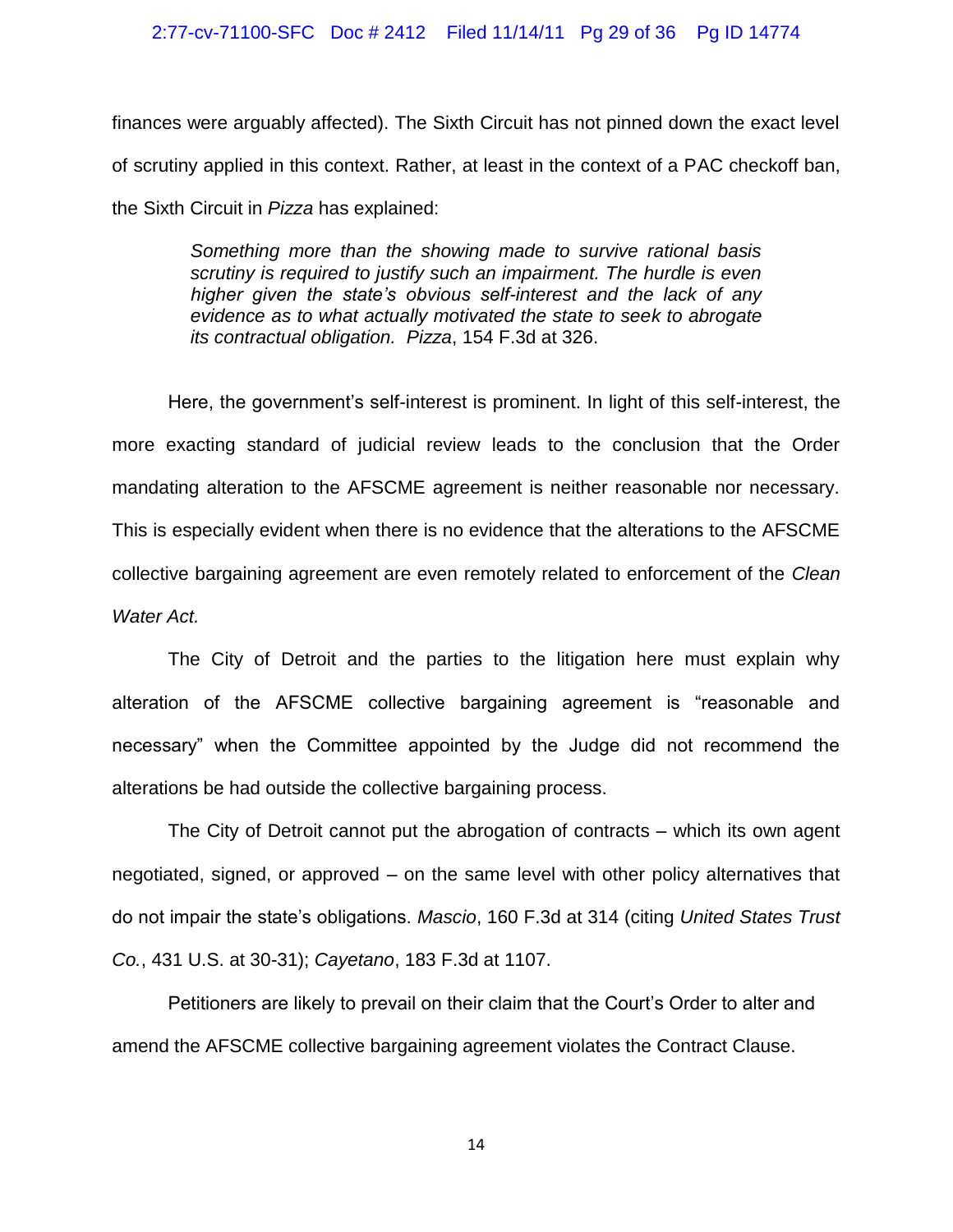### **d. Petitioner Will Suffer Irreparable Harm Absent The Issuance Of Injunctive Relief.**

The federal judiciary finds irreparable harm warranting injunctive relief where, as here, the defendants threaten a violation of constitutional rights. *See, e.g., Martin-Marietta Corp. v. Bendix Corp.*, 690 F.2d 558, 568 (6th Cir. 1982) (reversing trial court and directing issuance of preliminary injunction where state statute violated the Commerce Clause of the U.S. Constitution); see also, *Elrod v. Burns*, 427 U.S. 347, 373 (1976) ("the loss of First Amendment freedoms, for even minimal periods of time, unquestionably constitutes irreparable injury"); *ACLU v. Johnson*, 194 F.3d 1149, 1163 (10th Cir. 1999) ("[d]eprivation of the rights guaranteed under the Commerce Clause constitutes irreparable injury"); *Ross v. Meese*, 818 F.2d 1132, 1135 (4th Cir. 1987) ("the denial of a constitutional right, if denial is established, constitutes irreparable harm for purposes of equitable jurisdiction"). This principle ties in with the axiom that a court finds irreparable harm where the court could not provide an adequate or commensurate remedy in monetary damages alone. *Six Clinics Holding Corp. v. Cafcomp Systems, Inc.*, 119 F.3d 393, 403 (6th Cir. 1997) (affirming irreparable harm where plaintiff would be denied a defense to claims in a related arbitration).

Yet here the irreparable harm is threatened on a personal level as well. The importance of a contract's security was made clear by the Supreme Court: "Contracts enable individuals to order their personal and business affairs according to their particular needs and interests. Once arranged, those rights and obligations are binding under the law, and the parties are entitled to rely on them." *Spannaus*, 438 U.S. at 245, quoted by *Pizza*, 154 F.3d at 323. This Court can and should foreclose the threat of irreparable harm.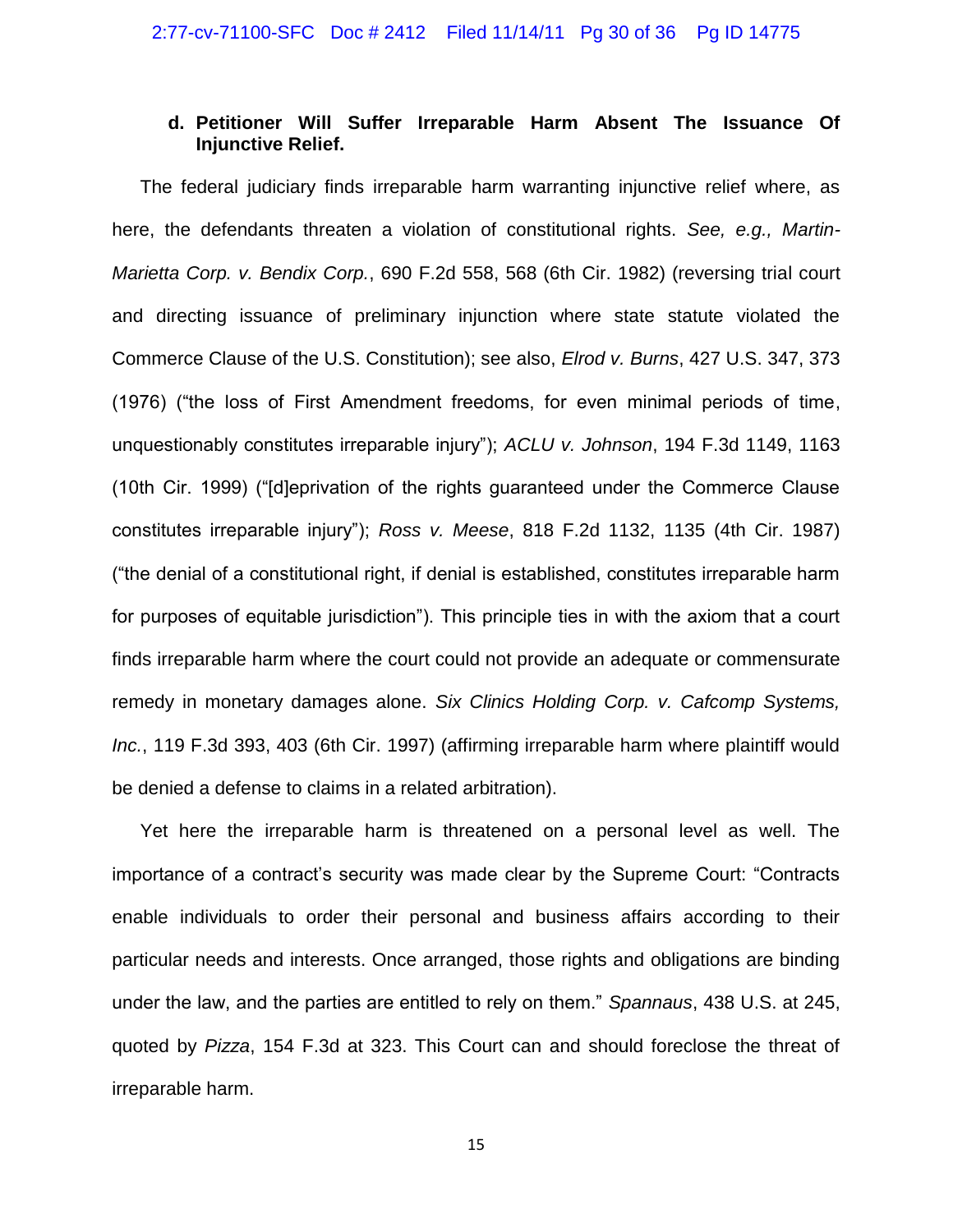### **e. The Balance Of Harms and The Public Interest Favor The Issuance Of Injunctive Relief.**

The requested injunction is to preserve the *status quo* solely in the form of the AFSCME collective bargaining agreement. The contract that was negotiated, approved, and signed by the City of Detroit. The public interest lies in the issuance of an injunction against the provisions of the Court's Order altering the AFSCME contract, and as unconstitutionally applied to the Petitioners. "It is in the public interest not to perpetuate an unconstitutional application of a statute". See *Martin-Marietta Corp., supra* at 568. As the Sixth Circuit also explained: "[T]he public has no interest in the enforcement of laws in an unconstitutional manner." *Id*. The overall balance of harms and public interest favor issuance of a preliminary injunction.

### **D. ADDITIONALLY, THE COURT ORDER IN QUESTION VIOLATES THE TAKINGS CLAUSE OF THE FIFTH AMENDMENT TO THE U.S. CONSTITUTION.**

Although the likelihood of success on the plaintiffs' Contract Clause claim by itself supports the issuance of preliminary injunctive relief, there is another independent and sufficient reason to restrain the altering and amending of the AFSCME collective bargaining agreement as delineated in the Court's Order. The deprivation of wages, hours, and working conditions, and key benefit terms constitutes an unlawful "taking" within the meaning of the Fifth Amendment's Takings Clause, which applies to the states through the Fourteenth Amendment. *Kelo v. New London*, 545 U.S. 469, 472 n.1 (2005).

The Takings Clause mandates that no "private property shall be taken for public use, without just compensation." U.S. Const. Am. V. This proscription applies to both "physical" takings, such as where the government physically takes possession of or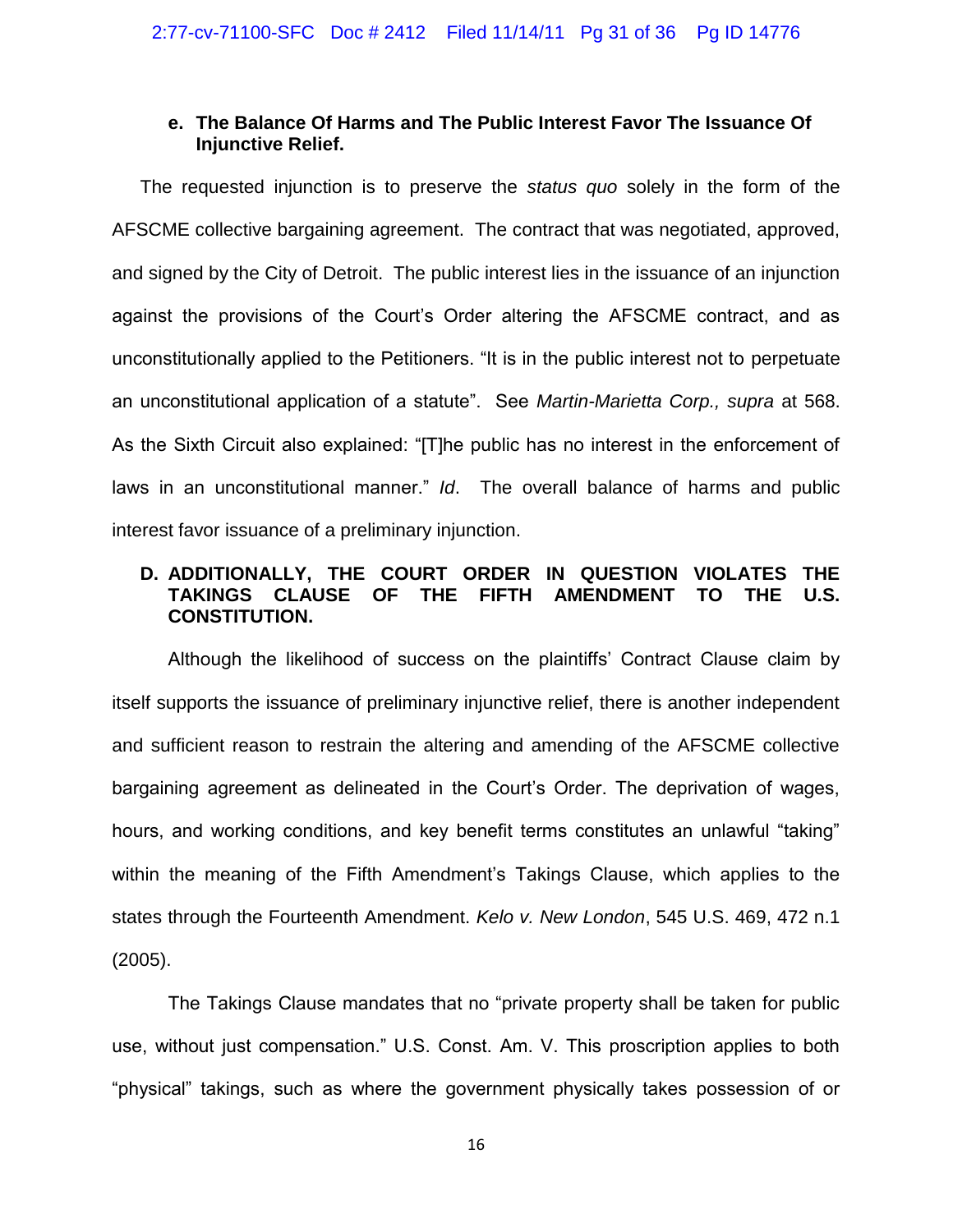### 2:77-cv-71100-SFC Doc # 2412 Filed 11/14/11 Pg 32 of 36 Pg ID 14777

intrudes upon property, *Tahoe-Sierra pres. Council v. Tahoe Reg'l Planning Agency*, 535 U.S. 302, 321 (2002), and "regulatory" takings, such as where the government affects or limits property rights to such an extent that the limitation constitutes a taking. See *Lucas v. South Carolina Coastal Council*, 505 U.S. 1003, 1014-15 (1992). Often under the "regulatory" category, contract rights fall within the Takings Clause's protective ambit. As the Supreme Court has explained: "Contract rights are a form of property," and "as such" may not be taken by the State for public use unless "just compensation is paid." See *United States Trust Co., supra*, 431 U.S. at 19 n. 16 (citing cases). *Accord, e.g., Ruckelshaus v. Monsanto Co.*, 467 U.S. 986, 1003 (1984).

In a regulatory takings case, such as this, the courts assess three key factors to determine whether an unlawful taking has occurred: (1) the economic impact of the regulation on the claimant; (2) the extent to which the regulation interferes with distinct government-backed expectations; and (3) the character of the regulation. See *Lingle v. Chevron U.S.A., Inc.*, 544 U.S. 528, 538-39 (2005) (citations omitted). In assessing these factors, the court focuses on the relative "severity" of the burden imposed by the government's action. *Id*. at 539. All the factors are satisfied in this case. As explained above, there is no reported case law which addresses a deprivation of mandatory subjects of bargaining, wages, hours, and working conditions, of this magnitude. Unlike some situations where the governmental action interferes with property rights by indirect restriction or regulation, the Court's Order abrogates the collective bargaining agreement directly negotiated between the Petitioner Union and the City of Detroit. Third and finally, the "character" of this Order is a classic *taking* of severe consequences. The Court Order has allowed the City of Detroit to seize large swaths of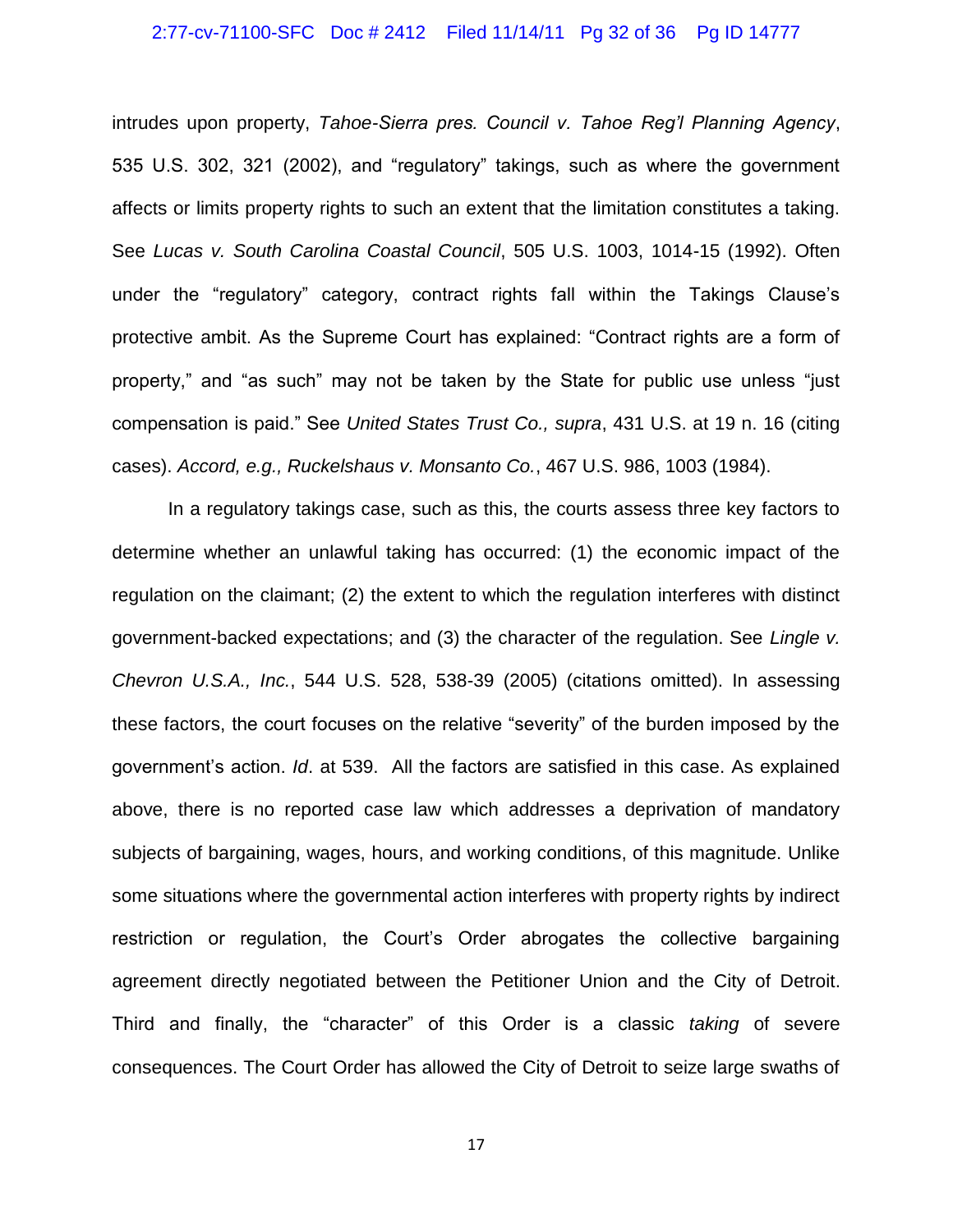#### 2:77-cv-71100-SFC Doc # 2412 Filed 11/14/11 Pg 33 of 36 Pg ID 14778

the collectively-bargained contract rights and benefits of the Petitioner Union members. As Justice Holmes cautioned, "while property may be regulated to a certain extent, if regulation goes too far it will be recognized as a taking." See *Pennsylvania Coal Co. v. Mahon*, 260 U.S. 393, 415 (1922). This is an additional constitutional ground upon which plaintiffs are likely to succeed.

### **E. MOREOVER, THE COURT ORDER IN QUESTION VIOLATES THE DUE PROCESS CLAUSE OF THE U.S. CONSTITUTION.**

Procedural due process serves as a limitation on governmental action and requires a government to institute safeguards in proceedings that might result in a deprivation of life, liberty, or property. See *Kampf v Kampf, 237 Mich App 377, 382; 603 NW2d 295 (1999).* Procedural due process generally requires notice, an opportunity to be heard, before an impartial trier of fact, and a written statement of findings. See *Verbison v Auto Club Ins Ass'n, 201 Mich App 635 (1993); In re Nunn, 168 Mich App 203, 208-209 (1988); Traxler v Ford Motor Co, 227 Mich App 276, 288 (1998); Newsome v Batavia Local Sch Dist, 842 F2d 920, 927 (CA 6, 1988).* In other words, procedural due process requires that a party be provided notice of the nature of the proceedings and an opportunity to be heard by an impartial decision maker at a meaningful time and in a meaningful manner. See *Reed v Reed, 265 Mich App 131, 159 (2005).* Clearly, in the case at bar, Petitioner and its members were deprived of that opportunity.

In *Farhat v Jopke, 370 F3d 580, 584 (6th Cir 2004)* the Court held that due process requires some sort of pretermination hearing, the formality of which depends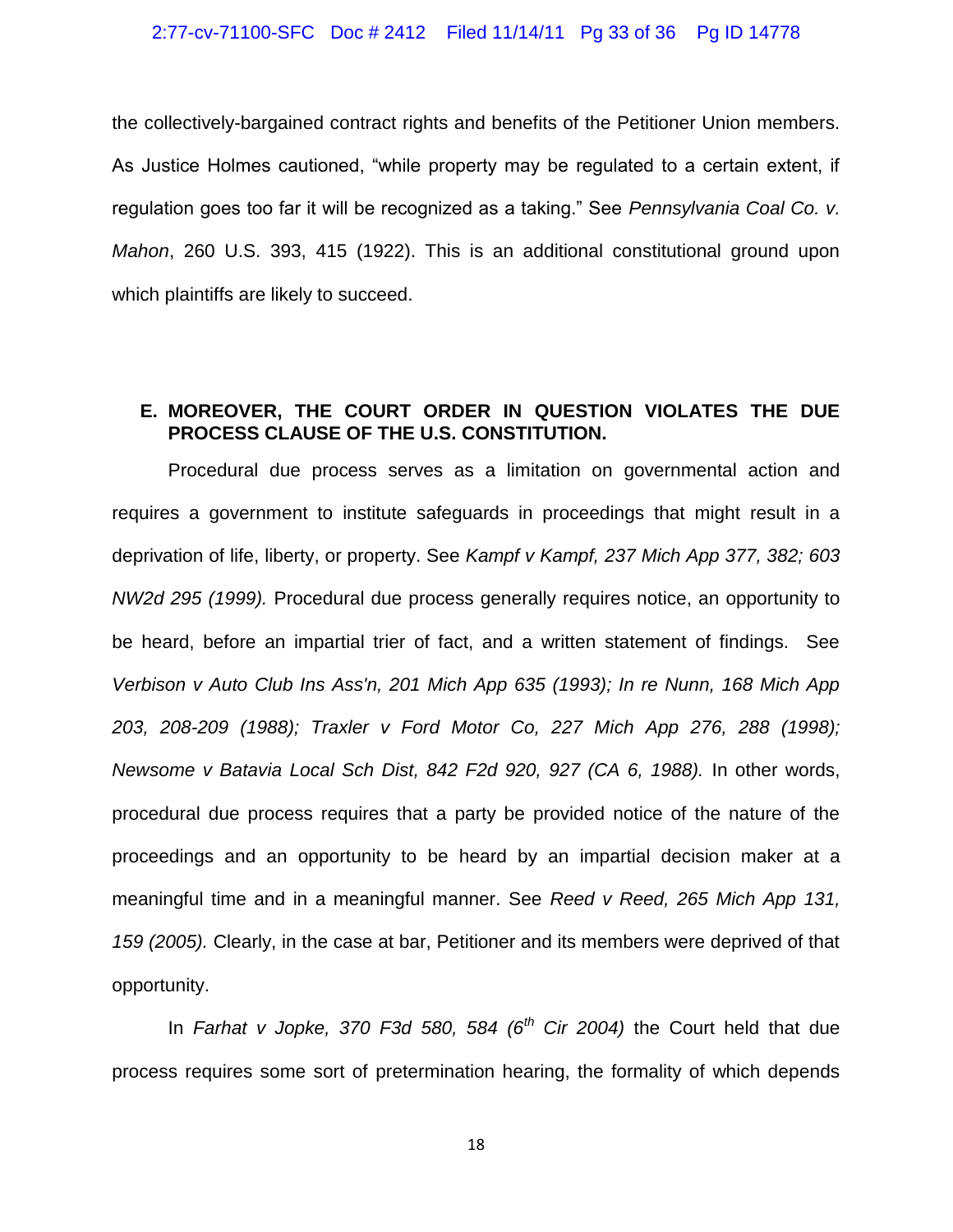#### 2:77-cv-71100-SFC Doc # 2412 Filed 11/14/11 Pg 34 of 36 Pg ID 14779

upon the importance of the interest and the nature of the subsequent proceedings. The case of *Cleveland Board of Education v Loudermill, 470 US 532, 546; 105 S Ct 1587; 84 L ed 2d 494 (1985)*, provides that the "public employee is entitled to oral or written notice of the charges against him, an explanation of the employer's evidence, and an opportunity to present his side of the story". The pretermination hearing "should be an initial check against mistaken decisions – essentially, a determination of whether there are reasonable grounds to believe that the charges against the employee are true and support the proposed action." *Id at 545-546*. Obviously in the case at bar, the Petitioner and the employees it represents have been denied their right to due process. Benefits of employment and collective bargaining rights have been unilaterally terminated with, and those that have been affected have not been given the opportunity to be heard.

#### **PRAYER FOR RELIEF**

WHEREFORE, AFSCME respectfully request that this Court issue an Order:

- *(1)* Granting its Motion for intervention in accordance with *Federal Rule of Civil Procedure 24*;
- *(2)* Declaring that the Court's Order as delineated herein has impaired the contractual rights of AFSCME in violation of the *Contract Clause of the United States Constitution;*
- *(3)* Declare that the Order as delineated herein constitutes a taking of private property without just compensation in violation of the *Takings Clause of the United States Constitution;*
- (4) Declare that the status quo be restored by ordering all actions taken by the Court and parties to this litigation to modify, amend, or terminate AFSCME's collective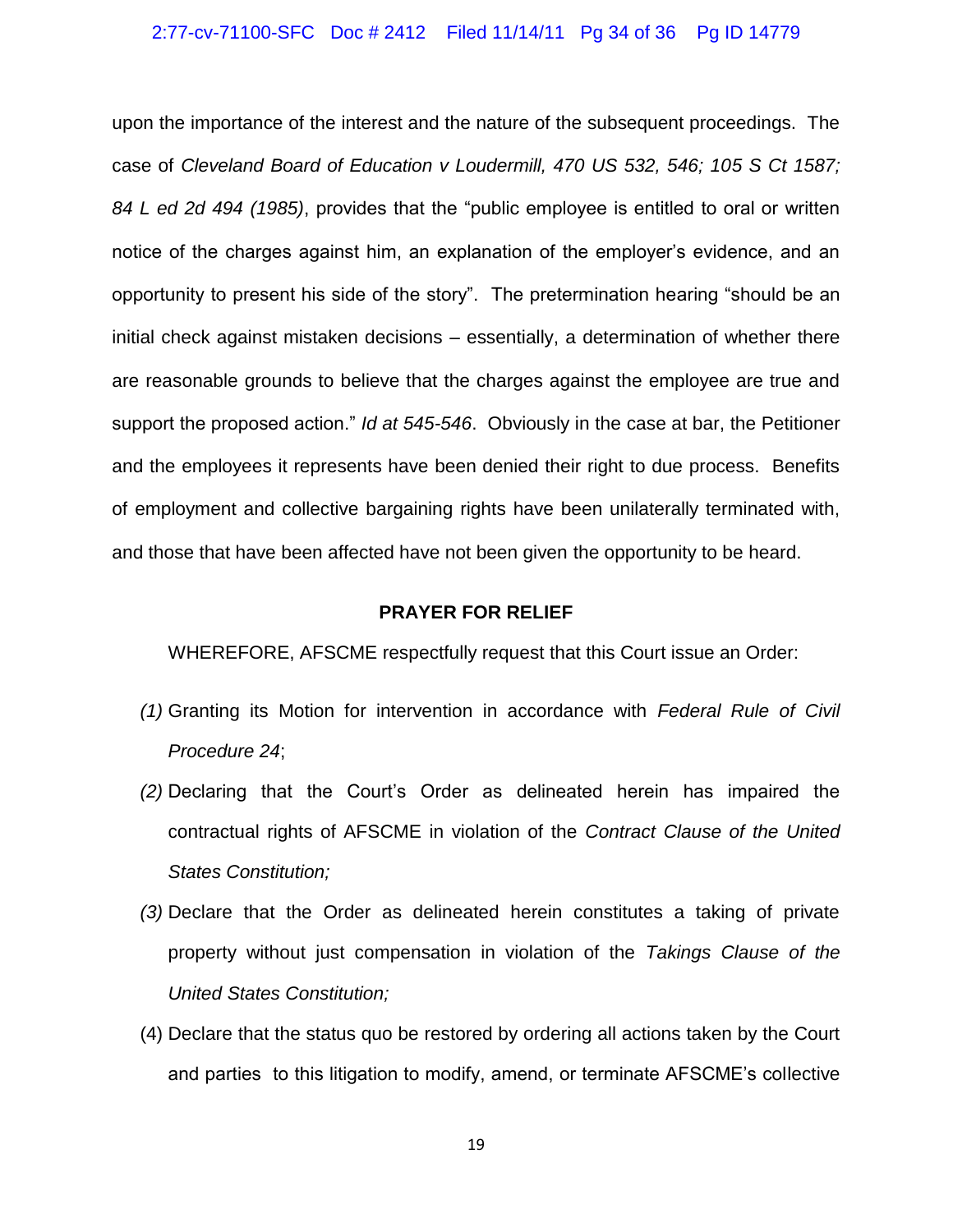### 2:77-cv-71100-SFC Doc # 2412 Filed 11/14/11 Pg 35 of 36 Pg ID 14780

bargaining agreement, or to limit its recourse for violation of its collective bargaining agreement void *ab initio;* 

- (5) Enter a temporary restraining order, preliminary injunction and permanent injunction enjoining all parties to this litigation, and all persons and entities acting in concert with them, from taking any actions which authorizes the modification, amendment, or termination of the AFSCME collective bargaining agreement, or limits its recourse for violation of its collective bargaining agreement;
- (6) Awarding AFSCME the attorney fees, costs, and other expenses incurred in prosecuting this lawsuit, as well as such other and further relief as this Court may deem just and proper.

Respectfully submitted,

Date: November 14, 2011 /s/ Herbert A Sanders

Herbert A. Sanders (P43031) The Sanders Law Firm P.C. Attorneys for Plaintiff 615 Griswold Suite 913 Detroit, MI 48226 (313) 962-0099 [haslaw@earthlink.net](mailto:haslaw@earthlink.net)